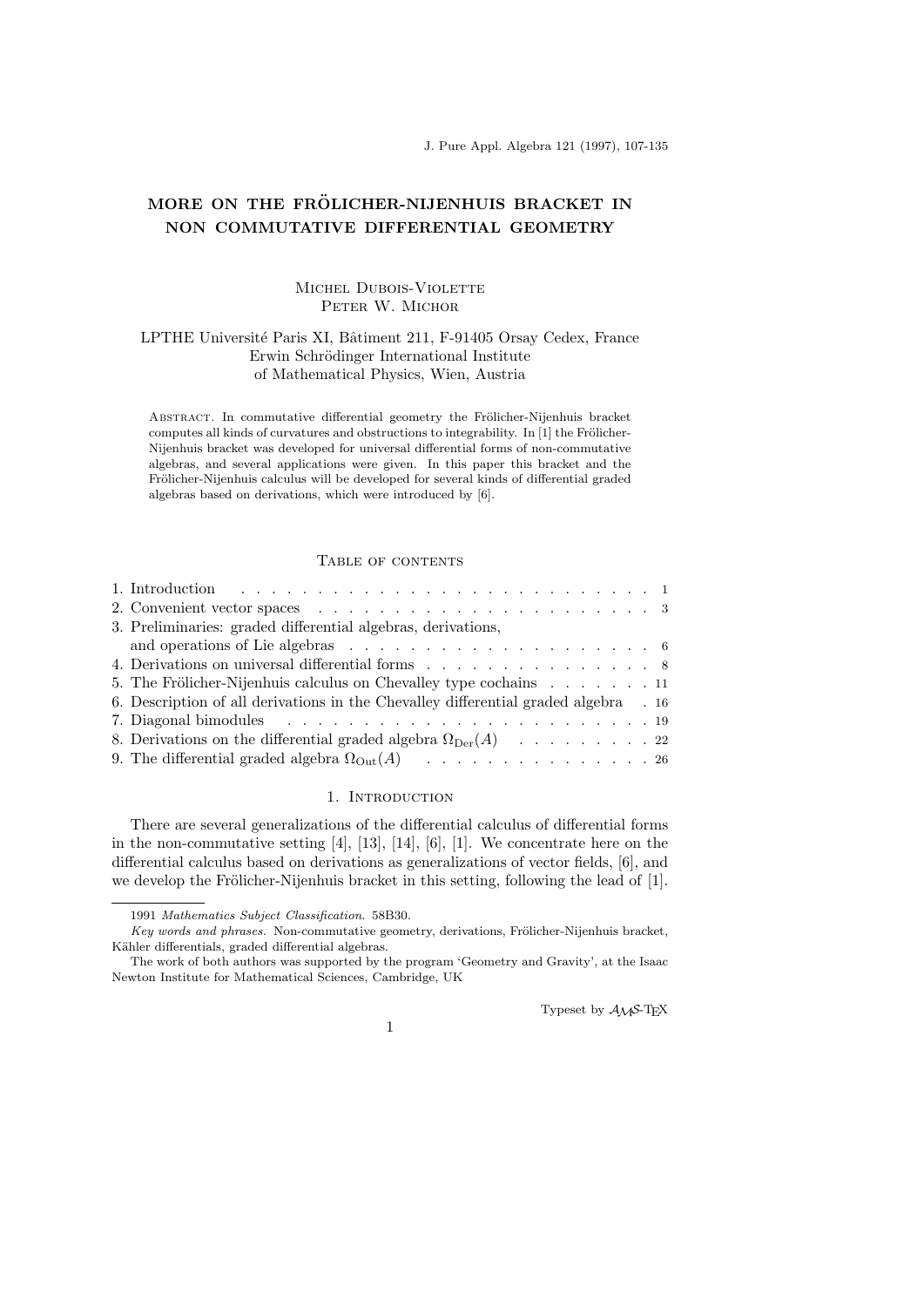Let us recall what are the relevant notions of differential forms in this context. Let A be an associative algebra with a unit 1. As usual we think of A as a generalization of an algebra of smooth functions. Then it is natural to consider the Lie algebra  $\text{Der}(A)$  of all derivations of A with values in A, i.e. of all infinitesimal automorphisms of A, as a generalization of the Lie algebra of vector fields. Alternatively, for an 'invariant' theory one may prefer to use the Lie algebra  $Out(A)$  of all derivations of A modulo the inner derivations. Then  $Out(A)$  is Morita invariant and it also coincides with the Lie algebra of all vector fields in case that A is the algebra of smooth functions on a manifold. As for the commutative case (see [15]) the notions of differential forms can be extracted from the differential algebra  $C(\text{Der}(A), A)$  of Chevalley-Eilenberg cochains of the Lie algebra  $\text{Der}(A)$  with values in the  $Der(A)$ -module A. There are then two natural generalizations of the graded differential algebra of differential forms: A minimal one,  $\Omega_{\text{Der}}(A)$ , which is the smallest differential subalgebra of  $C(\mathrm{Der}(A), A)$  which contains  $A = C^0(\mathrm{Der}(A), A)$ . And a maximal one,  $\Omega_{\text{Der}}(A) = C_{Z(A)}(\text{Der}(A), A)$ , which consists of all cochains in  $C(\text{Der}(A), A)$  which are module homomorphisms for the module structure of  $Der(A)$  over the center  $Z(A)$  of A. In order to pass to the corresponding notions for  $Out(A)$  we notice that there is a canonical operations, in the sense of H. Cartan [2], [3],  $X \mapsto i_X$  for  $X \in \text{Der}(A)$ , of the Lie algebra  $\text{Der}(A)$  in the graded differential algebra  $C(\text{Der}(A), A)$ . Both  $\Omega_{\text{Der}}(A)$  and  $\underline{\Omega}_{\text{Der}}(A) = C_{Z(A)}(\text{Der}(A), A)$ are stable under this operation and we define  $\Omega_{\text{Out}}(A)$  and  $\Omega_{\text{Out}}(A)$  to be the differential subalgebras of  $\Omega_{\text{Der}}(A)$  and  $\Omega_{\text{Der}}(A)$  consisting of all elements which are basic with respect to the corresponding operation of the ideal  $Int(A)$  of inner derivations of  $Der(A)$ ; one defines similarly  $C_{Out(A)}(Der(A), A)$ . These graded differential algebras are also obvious generalizations of differential forms. Notice, however, that in contrast to  $\Omega_{\text{Der}}(A)$  and  $\underline{\Omega}_{\text{Der}}(A)$  there is in general no differential calculus starting with  $A$  in these algebras, since they do not contain  $A$  but merely its center  $Z(A) = \Omega_{\text{Out}}^0(A) = \underline{\Omega}_{\text{Out}}^0(A) = C_{\text{Out}(A)}^0(\text{Der}(A), A)$ . The differential algebra  $C_{\text{Out}(A)}(\text{Der}(A), A)$  turns out to be the differential algebra  $C(\text{Out}(A), Z(A))$  of all cochains of the Lie algebra  $Out(A)$  with values in the center  $Z(A)$ , which is an Out(A)-module. Under this identification  $\Omega_{\text{Out}}(A)$  becomes the differential algebra  $C_{Z(A)}(\text{Out}(A), Z(A))$  of  $Z(A)$ -multilinear cochains. This implies that  $\Omega_{\text{Out}}(A)$  is a Morita invariant generalization of the differential algebra of differential forms.  $C(\text{Out}(A), Z(A))$  is of course also Morita invariant.

We shall develop the theory in several directions. Firstly, we shall show that the derivation  $d: A \to \Omega_{\text{Der}}^1(A)$  is universal for the derivations of A in a category of bimodules containing all bimodules which are isomorphic to sub bimodules of arbitrary products of A considered as a bimodule: As suggested by A. Connes, we call these last bimodules diagonal bimodules. This means that when one restricts attention to the above category of bimodules containing the diagonal ones, the universal property of the derivation  $d: A \to \Omega^1(A)$  factors through the canonical surjective bimodule homomorphism  $\zeta : \Omega^1(A) \to \Omega^1_{\text{Der}}(A)$ .

Secondly, we shall generalize for these differential forms the Frölicher-Nijenhuis calculus for vector valued differential forms. As generalization of the space of vector valued differential forms we shall consider  $\mathrm{Der}(A, \Omega_{\mathrm{Der}}(A))$  in the case of  $\Omega_{\mathrm{Der}}(A)$ , and  $\text{Der}(A, \underline{\Omega}_{\text{Der}}(A))$  in the case of  $\underline{\Omega}_{\text{Der}}(A)$ , etc. For the universal differential enveloping algebra  $\Omega(A)$  of A, the generalization of the Frölicher-Nijenhuis bracket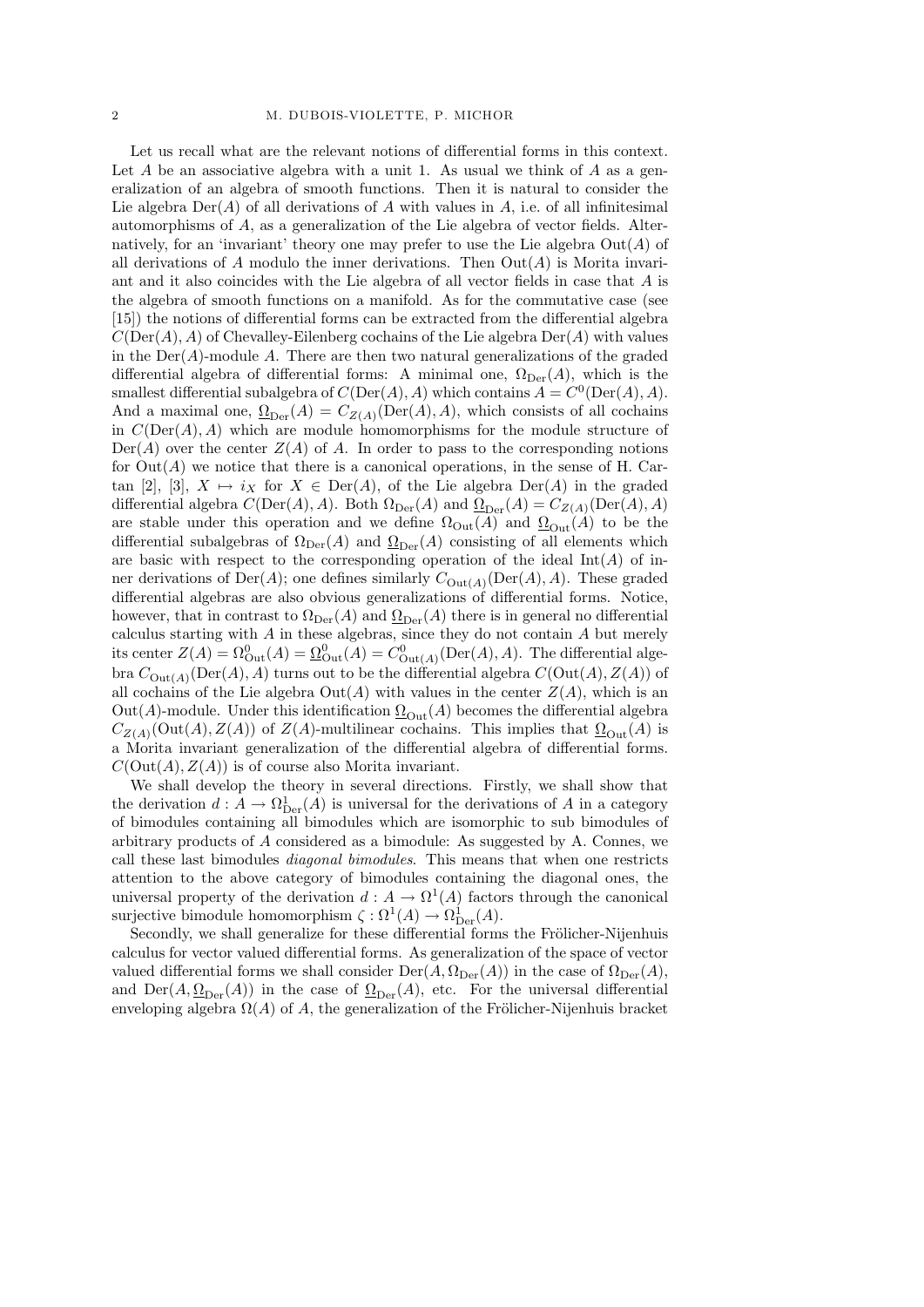has already been introduced on  $\text{Der}(A, \Omega(A))$  in [1], and we shall also define such a generalization for  $\text{Der}(A, C(\text{Der}(A), A)) \cong C(\text{Der}(A), \text{Der}(A))$ . The generalizations proposed are natural, so that under the sequence of homomorphisms and inclusions of graded differential algebras

$$
\Omega(A) \to \Omega_{\text{Der}}(A) \subset \underline{\Omega}_{\text{Der}}(A) \subset C(\text{Der}(A), A)
$$

the corresponding sequence

 $\mathrm{Der}(A, \Omega(A)) \to \mathrm{Der}(A, \Omega_{\mathrm{Der}}(A)) \subset \mathrm{Der}(A, \underline{\Omega}_{\mathrm{Der}}(A)) \subset \mathrm{Der}(A, C(\mathrm{Der}(A), A))$ 

is a sequence of homomorphisms for the generalized Frölicher-Nijenhuis brackets. Moreover we present here a novel approach to the Frölicher-Nijenhuis bracket, which uses the Chevalley coboundary operator for the adjoint representation and which works also in other situations, see the proofs of 5.6 and 5.7.

Since it is useful to have a theory which is well suited to topological algebras we develop from the beginning the whole theory in the setting of convenient vector spaces as developed by Frölicher and Kriegl. The reasons for this are the following: If the non-commutative theory should contain some version of differential geometry, a manifold M should be represented by the algebra  $C^{\infty}(M,\mathbb{R})$  of smooth functions on it. The simplest considerations of groups need products, and  $C^{\infty}(M \times N, \mathbb{R})$  is a certain completion of the algebraic tensor product  $C^{\infty}(M,\mathbb{R})\otimes C^{\infty}(N,\mathbb{R})$ . Now the setting of convenient vector spaces offers in its multilinear version a monoidally closed category, i.e. there is an appropriate tensor product which has all the usual (algebraic) properties with respect to bounded multilinear mappings. So multilinear algebra is carried into this kind of functional analysis without loss. The theory of convenient vector spaces is sketched in section 2.

We note that all results of this paper also hold in a purely algebraic setting: Just equip each vector space with the finest locally convex topology, then all linear mappings are bounded.

#### 2. Convenient vector spaces

2.1. The notion of convenient vector spaces arose in the quest for the right setting for differential calculus in infinite dimensions: The traditional approach to differential calculus works well for Banach spaces, but for more general locally convex spaces there are difficulties. The main one is that the composition of linear mappings stops being jointly continuous at the level of Banach spaces, for any compatible topology, so that even the chain rule is not valid without further assumptions. In 1982, Alfred Frölicher and Andreas Kriegl presented independently the correct setting for differential calculus in infinite dimensions, see their joint book [10].

In addition to their importance for differential calculus convenient vector spaces together with bounded linear mappings and the appropriate tensor product form a monoidally closed category, the only useful one which functional analysis offers beyond Banach spaces. So this category is the right setting for us: we shall need 2.7 and 2.8 below.

In this section we will sketch the basic definitions and the most important results concerning convenient vector spaces and Frölicher-Kriegl calculus. All locally convex spaces will be assumed to be Hausdorff. Proofs for the results sketched here can be found in [10] (except for 2.8 which was proved in [1]). A complete coverage will be in the forthcoming book [18]; [16], [17], and [1] contain overviews.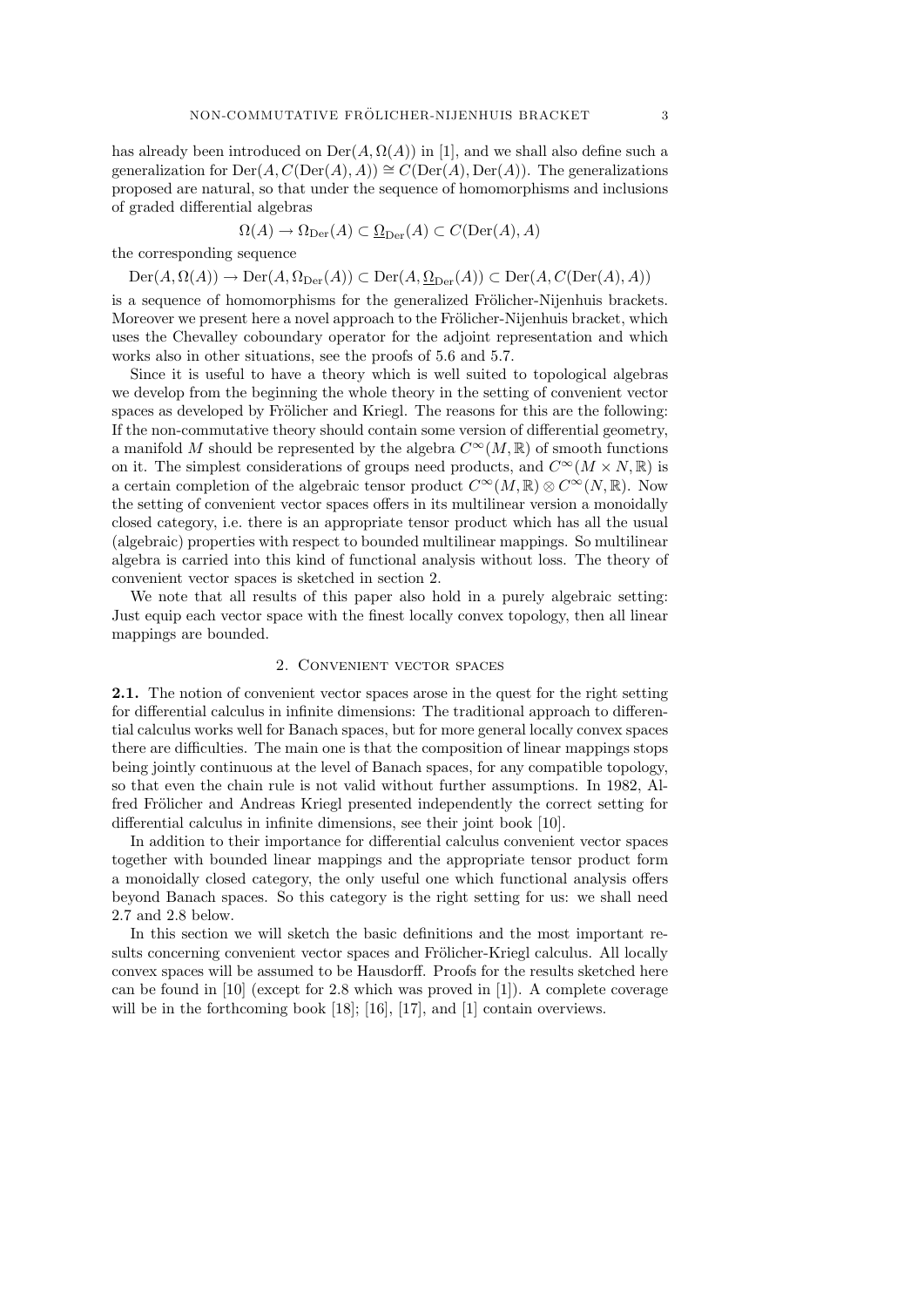**2.2.** The  $c^{\infty}$ -topology. Let E be a locally convex vector space. A curve  $c : \mathbb{R} \to$ E is called *smooth* or  $C^{\infty}$  if all derivatives exist (and are continuous) - this is a concept without problems. Let  $C^{\infty}(\mathbb{R}, E)$  be the space of smooth curves. It can be shown that  $C^{\infty}(\mathbb{R}, E)$  does depend on the locally convex topology of E only through its underlying bornology (system of bounded sets). The final topologies with respect to the following sets of mappings into  $E$  coincide:

- (1)  $C^{\infty}(\mathbb{R}, E)$ .
- (2) Lipschitz curves (so that  $\frac{c(t)-c(s)}{t-s}$  $\frac{t-s}{t-s}$  :  $t \neq s$ } is bounded in E).
- (3)  $\{E_B \rightarrow E : B$  bounded absolutely convex in  $E\}$ , where  $E_B$  is the linear span of B equipped with the Minkowski functional  $p_B(x) := \inf{\lambda > 0}$ :  $x \in \lambda B$ .
- (4) Mackey-convergent sequences  $x_n \to x$  (there exists a sequence  $0 < \lambda_n \nearrow \infty$ with  $\lambda_n(x_n - x)$  bounded).

This topology is called the c<sup>∞</sup>-topology on E and we write  $c^{\infty}E$  for the resulting topological space. In general (on the space  $D$  of test functions for example) it is finer than the given locally convex topology; it is not a vector space topology, since addition is no longer jointly continuous. The finest among all locally convex topologies on E which are coarser than the  $c^{\infty}$ -topology is the bornologification of the given locally convex topology. If E is a Fréchet space, then  $c^{\infty}E = E$ .

**2.3.** Convenient vector spaces. Let  $E$  be a locally convex vector space.  $E$  is said to be a convenient vector space if one of the following equivalent conditions is satisfied (called  $c^{\infty}$ -completeness):

- (1) Any Mackey-Cauchy-sequence (so that  $(x_n x_m)$  is Mackey convergent to 0) converges.
- (2) If  $B$  is bounded closed absolutely convex, then  $E_B$  is a Banach space.
- (3) Any Lipschitz curve in E is locally Riemann integrable.
- (4) For any  $c_1 \in C^{\infty}(\mathbb{R}, E)$  there is  $c_2 \in C^{\infty}(\mathbb{R}, E)$  with  $c_1 = c'_2$  (existence of antiderivative).
- (5) If  $f : \mathbb{R} \to E$  is scalarwise Lip<sup>k</sup>, then f is Lip<sup>k</sup>, for  $k > 1$ .
- (6) If  $f : \mathbb{R} \to E$  is scalarwise  $C^{\infty}$  then f is differentiable at 0.
- (7) If  $f : \mathbb{R} \to E$  is scalarwise  $C^{\infty}$  then f is  $C^{\infty}$ .

Here a mapping  $f : \mathbb{R} \to E$  is called Lip<sup>k</sup> if all partial derivatives up to order k exist and are Lipschitz, locally on R. f scalarwise  $C^{\infty}$  means that  $\lambda \circ f$  is  $C^{\infty}$  for all continuous (equivalently: all bounded) linear functionals on E. Obviously  $c^{\infty}$ completeness is weaker than sequential completeness, so any sequentially complete locally convex vector space is convenient. From 2.2.4 one easily sees that  $c^{\infty}$ closed linear subspaces of convenient vector spaces are again convenient. We always assume that a convenient vector space is equipped with its bornological topology. For any locally convex space  $E$  there is a convenient vector space  $E$  called the completion of E, and a bornological embedding  $i : E \to \tilde{E}$ , which is characterized by the property that any bounded linear map from  $E$  into an arbitrary convenient vector space extends to  $E$ .

**2.4. Smooth mappings.** Let  $E$  and  $F$  be locally convex vector spaces. A mapping  $f: E \to F$  is called smooth or  $C^{\infty}$ , if  $f \circ c \in C^{\infty}(\mathbb{R}, F)$  for all  $c \in C^{\infty}(\mathbb{R}, E)$ ; so  $f_*: C^\infty(\mathbb{R}, E) \to C^\infty(\mathbb{R}, F)$  makes sense. Let  $C^\infty(E, F)$  denote the space of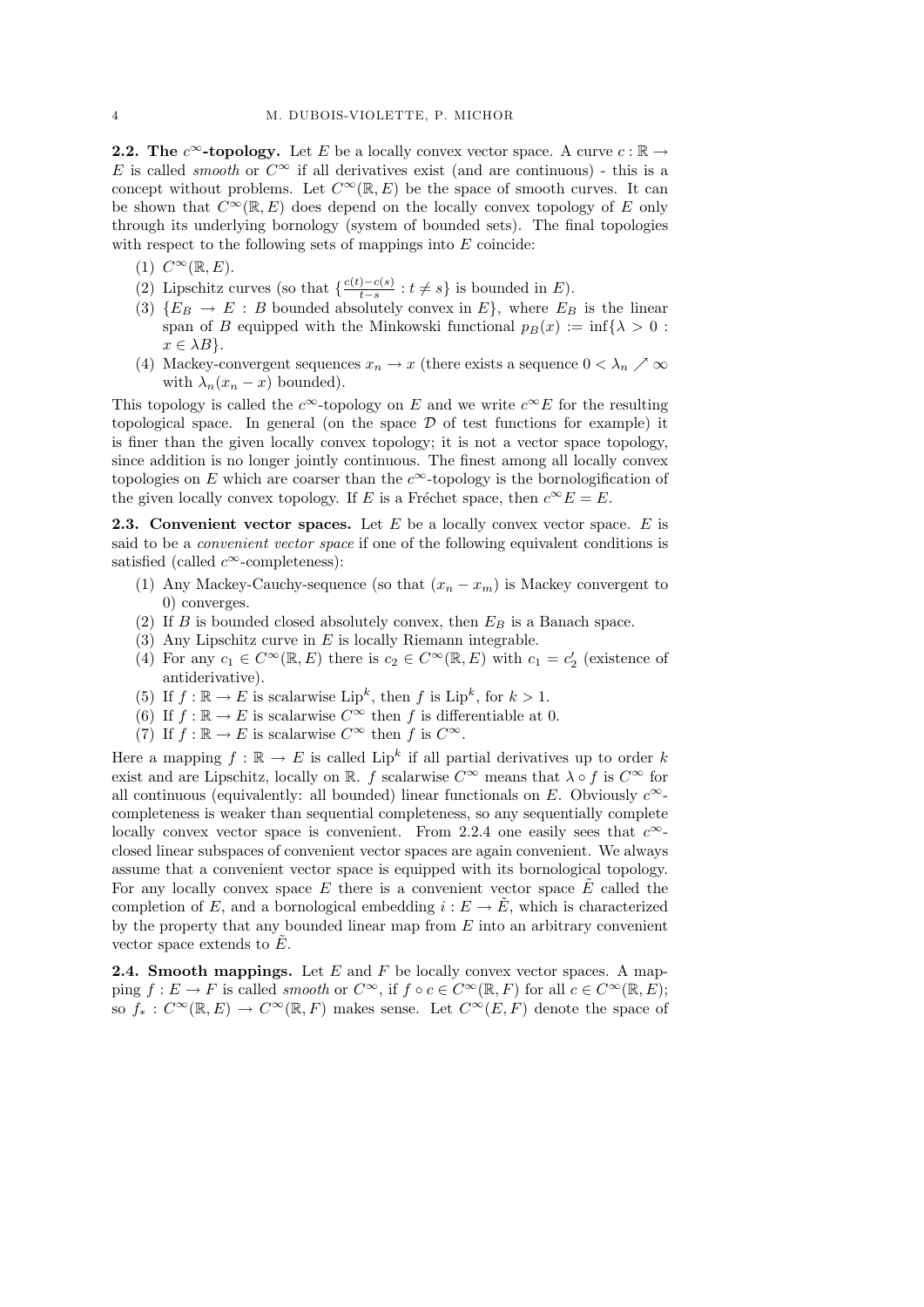all smooth mappings from  $E$  to  $F$ . For  $E$  and  $F$  finite dimensional this gives the usual notion of smooth mappings. Multilinear mappings are smooth if and only if they are bounded. We denote by  $L(E, F)$  the space of all bounded linear mappings from  $E$  to  $F$ .

**2.5. Differential calculus.** We equip the space  $C^{\infty}(\mathbb{R}, E)$  with the bornologification of the topology of uniform convergence on compact sets, in all derivatives separately. Then we equip the space  $C^{\infty}(E, F)$  with the bornologification of the initial topology with respect to all mappings  $c^* : C^\infty(E, F) \to C^\infty(\mathbb{R}, F)$ ,  $c^*(f) := f \circ c$ , for all  $c \in C^{\infty}(\mathbb{R}, E)$ . We have the following results:

- (1) If F is convenient, then also  $C^{\infty}(E, F)$  is convenient, for any E. The space  $L(E, F)$  is a closed linear subspace of  $C^{\infty}(E, F)$ , so it is convenient also.
- (2) If E is convenient, then a curve  $c : \mathbb{R} \to L(E, F)$  is smooth if and only if  $t \mapsto c(t)(x)$  is a smooth curve in F for all  $x \in E$ .
- (3) The category of convenient vector spaces and smooth mappings is cartesian closed. So we have a natural bijection

$$
C^{\infty}(E \times F, G) \cong C^{\infty}(E, C^{\infty}(F, G)),
$$

which is even a diffeomorphism. Of course this statement is also true for  $c^{\infty}$ -open subsets of convenient vector spaces. Note that this result, for  $E = \mathbb{R}$ , is the prime assumption of variational calculus. As a consequence evaluation mappings, insertion mappings, and composition are smooth.

(4) The differential  $d: C^{\infty}(E, F) \to C^{\infty}(E, L(E, F))$ , given by  $df(x)v :=$  $\lim_{t\to 0} \frac{1}{t}(f(x+tv) - f(x))$ , exists and is linear and bounded (smooth). Also the chain rule holds:  $d(f \circ g)(x)v = df(g(x))dg(x)v$ .

2.6. The category of convenient vector spaces and bounded linear maps is complete and cocomplete, so all categorical limits and colimits can be formed. In particular we can form products and direct sums of convenient vector spaces.

For convenient vector spaces  $E_1, \ldots, E_n$ , and F we can now consider the space of all bounded *n*-linear maps,  $L(E_1, \ldots, E_n; F)$ , which is a closed linear subspace of  $C^{\infty}(\prod_{i=1}^{n} E_i, F)$  and thus again convenient. It can be shown that multilinear maps are bounded if and only if they are partially bounded, i.e. bounded in each coordinate and that there is a natural isomorphism (of convenient vector spaces)  $L(E_1, \ldots, E_n; F) \cong L(E_1, \ldots, E_k; L(E_{k+1}, \ldots, E_n; F))$ 

**2.7. Result.** On the category of convenient vector spaces there is a unique tensor product  $\tilde{\otimes}$  which makes the category symmetric monoidally closed, i.e. there are natural isomorphisms of convenient vector spaces  $L(E_1;L(E_2, E_3)) \cong L(E_1 \tilde{\otimes} E_2, E_3)$ ,  $E_1 \widetilde{\otimes} E_2 \cong E_2 \widetilde{\otimes} E_1, E_1 \widetilde{\otimes} (E_2 \widetilde{\otimes} E_3) \cong (E_1 \widetilde{\otimes} E_2) \widetilde{\otimes} E_3$  and  $E \widetilde{\otimes} \mathbb{R} \cong E$ .

2.8. Result. [1], 2.7. Let A be a convenient algebra, M a convenient right Amodule and  $N$  a convenient left A-module. This means that all structure mappings are bounded bilinear.

(1) There is a convenient vector space  $M\tilde{\otimes}_A N$  and a bounded bilinear map  $b: M \times N \to M \tilde{\otimes}_A N$ ,  $(m, n) \mapsto m \otimes_A n$  such that  $b(ma, n) = b(m, an)$  for all  $a \in A$ ,  $m \in M$  and  $n \in N$  which has the following universal property: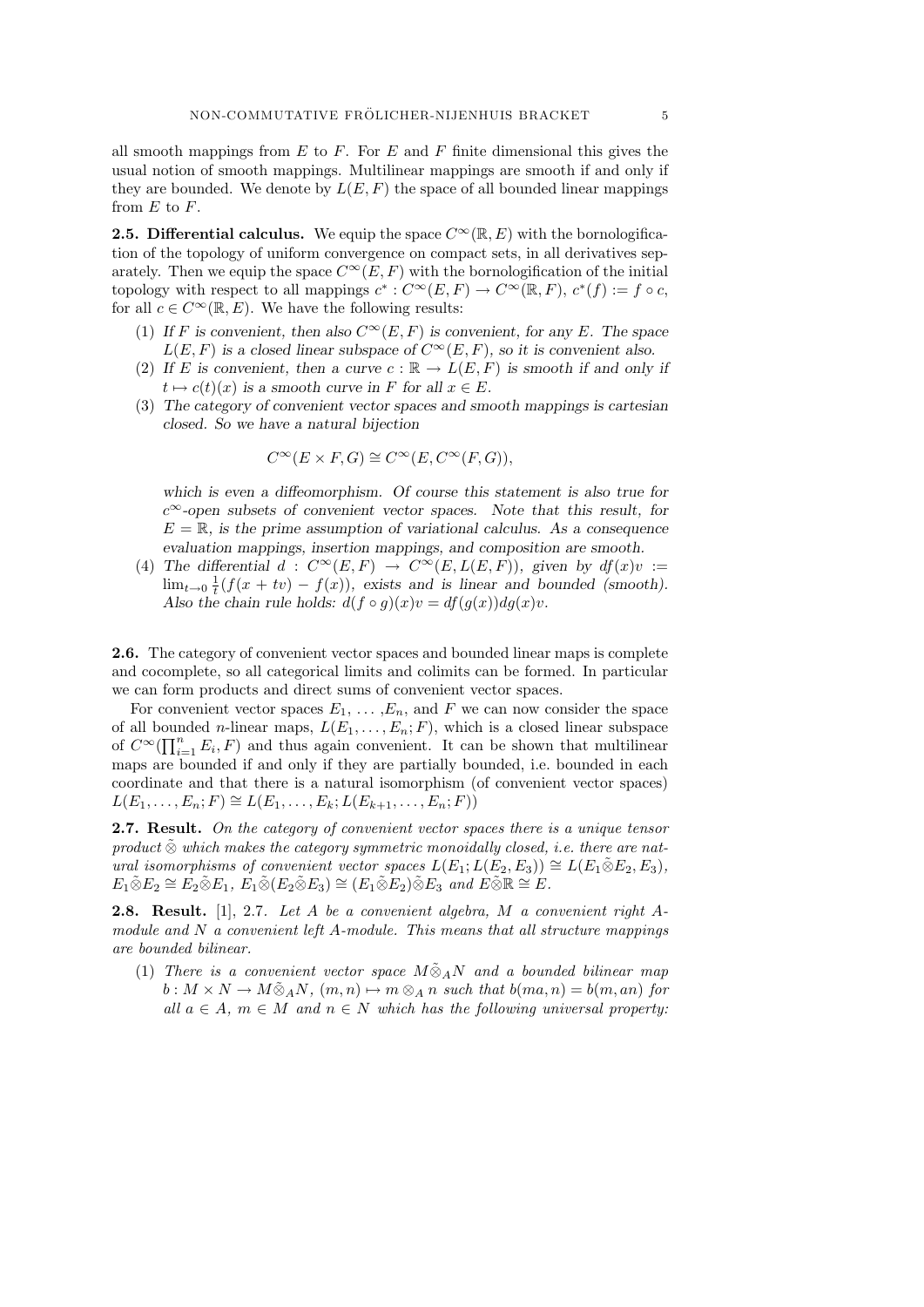If E is a convenient vector space and  $f : M \times N \to E$  is a bounded bilinear map such that  $f(m, n) = f(m, an)$  then there is a unique bounded linear  $map \ \tilde{f}: M \tilde{\otimes}_A N \to E \ with \ \tilde{f} \circ b = f.$ 

- (2) Let  $L^A(M, N; E)$  denote the space of all bilinear bounded maps  $f : M \times$  $N \rightarrow E$  having the above property, which is a closed linear subspace of  $L(M, N; E)$ . Then we have an isomorphism of convenient vector spaces  $L^{\hat{A}}(M,N;E) \cong L(M \tilde{\otimes}_A N,E).$
- (3) If B is another convenient algebra such that N is a convenient right  $B$ module and such that the actions of A and B on N commute, then  $M\tilde{\otimes}_A N$ is in a canonical way a convenient right B-module.
- (4) If in addition  $P$  is a convenient left  $B$ -module then there is a natural isomorphism of convenient vector spaces

$$
M\tilde{\otimes}_A(N\tilde{\otimes}_BP)\cong (M\tilde{\otimes}_AN)\tilde{\otimes}_BP
$$

2.9. Remark. In the following all spaces will be convenient spaces, and all multilinear mappings will be bounded, even if it is not stated explicitly. So all algebras will be convenient algebras and all modules will be convenient modules.  $L(E, F)$ etc. will always denote the space of bounded (multi)linear mappings. This setting includes the purely algebraic theory, where one just equips each vector space with its finest locally convex topology, because then each multilinear mapping is bounded automatically.

### 3. Preliminaries: graded differential algebras, derivations, and operations of Lie algebras

**3.1.** Graded derivations. Let  $\mathfrak{A} = \bigoplus_{k \in \mathbb{Z}} \mathfrak{A}^k$  be a graded associative algebra with unit, so that  $\mathfrak{A}^k \mathfrak{A}^l \subset \mathfrak{A}^{k+l}$ . We denote by  $\text{Der}_k \mathfrak{A}$  the space of all *(graded)* derivations of degree k, i.e. all linear mappings  $D: \mathfrak{A} \to \mathfrak{A}$  with  $D(\mathfrak{A}^l) \subset \mathfrak{A}^{k+l}$  and  $D(\varphi \psi) = D(\varphi)\dot{\psi} + (-1)^{kl}\varphi \dot{D}(\psi)$  for  $\varphi \in \mathfrak{A}^l$ . Then the space Der $\mathfrak{A} = \bigoplus_k \text{Der}_k \mathfrak{A}$  is a graded Lie algebra with the graded commutator  $[D_1, D_2] := D_1 \circ D_2 - (-1)^{k_1 k_2} D_2 \circ$  $D_1$  as bracket. This means that the bracket is graded anticommutative,  $[D_1, D_2] =$  $-(-1)^{k_1k_2}[D_2, D_1]$ , and satisfies the graded Jacobi identity

$$
[D_1, [D_2, D_3]] = [[D_1, D_2], D_3] + (-1)^{k_1 k_2} [D_2, [D_1, D_3]]
$$

(so that  $ad(D_1) = [D_1, \dots]$  is itself a derivation of degree  $k_1$ ).

Let  $Z(\mathfrak{A})^q = \{a \in \mathfrak{A}^q : [a, b] = ab - (-1)^{ql}ba = 0 \text{ for all } b \in \mathfrak{A}^l \text{ and all } l \in \mathbb{Z}\}\$ and consider the graded center  $Z(\mathfrak{A}) = \bigoplus_{q \in \mathbb{Z}} Z(\mathfrak{A})^q$  of  $\mathfrak{A}$ , a graded commutative algebra with unit, which is stable under  $Der(\mathfrak{A})$ . Then  $Der(\mathfrak{A})$  is a (left) graded Z(\20)-module and we have  $[a.D_1, D_2] = a.[D_1, D_2] - (-1)^{(q+k_1)k_2}D_2(a).D_1.$ 

3.2. Graded differential algebras. In this paper, a graded differential algebra is a Z-graded associative algebra  $\mathfrak{A} = \bigoplus_{k \in \mathbb{Z}} \mathfrak{A}^k$  equipped with a graded derivation d of degree 1 with  $d^2 = 0$ , called the differential of  $\mathfrak{A}$ .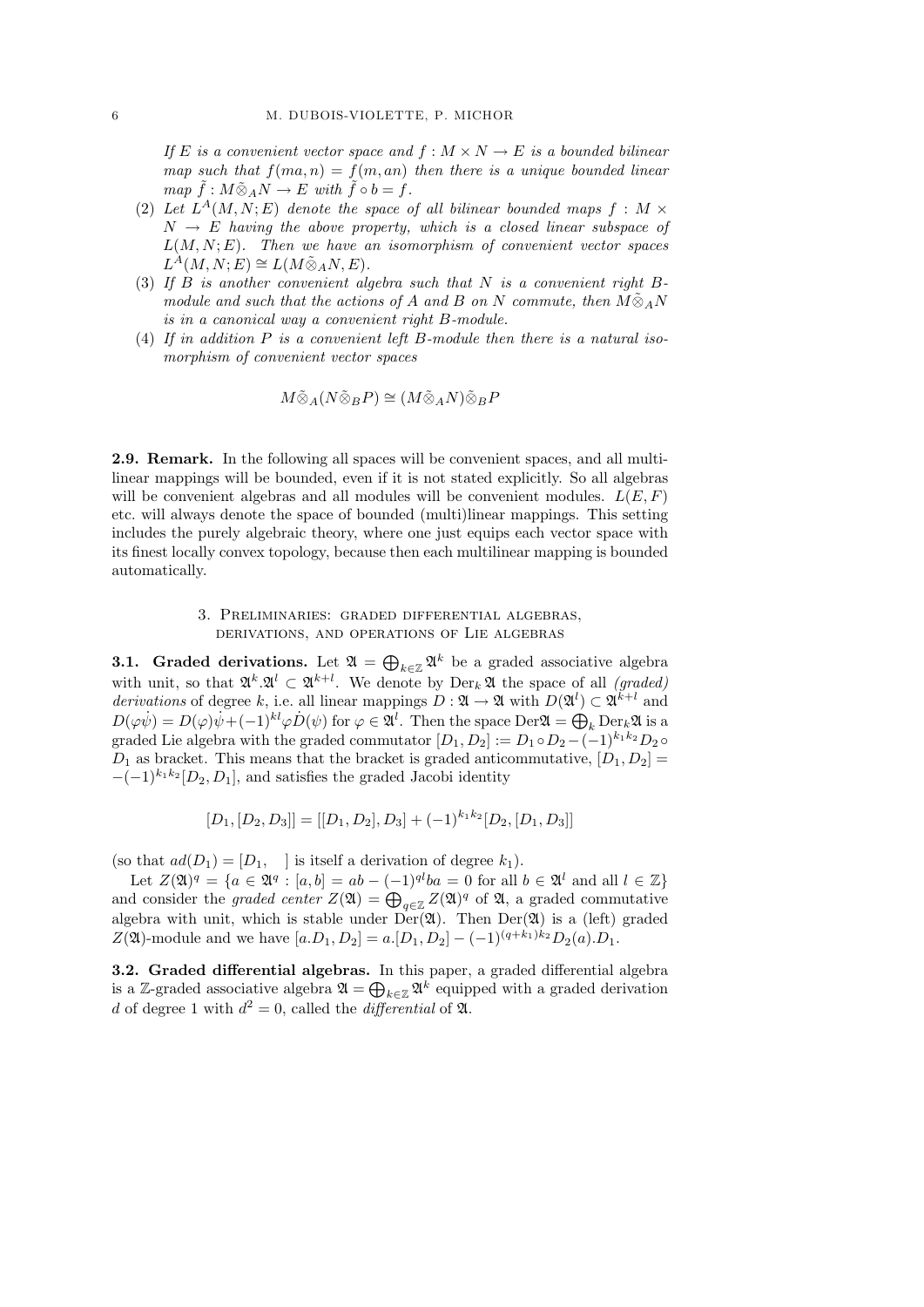3.3. The graded differential algebra of universal differential forms. Let  $A$ be a convenient associative algebra with unit, and let  $(\Omega^*(A), d)$  be the convenient graded differential algebra of (universal) (K¨ahler) differential forms, see for example [1]. Let us briefly repeat its construction:  $\Omega^1(A)$  is the kernel of the multiplication  $\mu : A \tilde{\otimes} A \to A$ , a convenient A-bimodule. The bounded linear mapping  $d : A \to A$  $\Omega^1(A)$ , given by  $d(a) = 1 \otimes a - a \otimes 1$ , has the following universal property, and the pair  $(\Omega^1(A), d)$  is uniquely determined by it:

(1) For any bounded derivation  $D: A \to N$  into a convenient A-bimodule N there is a unique bounded A-bimodule homomorphism  $j_D : \Omega^1(A) \to N$ such that  $D = j_D \circ d$ .

We put  $\Omega^0(A) := A$ , and for  $k \in \mathbb{Z}$  we define  $\Omega^k(A) := \Omega^1(A) \tilde{\otimes}_A \dots \tilde{\otimes}_A \Omega^1(A)$  (k factors). There is a canonical extension of  $d : A \to \Omega^1(A)$  to a bounded differential of the graded algebra  $\Omega^*(A)$ , i.e. a bounded derivation of degree 1 satisfying  $d^2 = 0$ .

$$
A \xrightarrow{d} \Omega^1(A) \xrightarrow{d} \Omega^2(A) \xrightarrow{d} \Omega^3(A) \xrightarrow{d} \dots
$$

and the resulting convenient graded differential algebra has the following universal property and is uniquely determined by it:

(2) For any bounded homomorphism  $\varphi : A \to B$  of convenient algebras and for any convenient graded differential algebra  $(B = \bigoplus_{k=0}^{\infty} \mathcal{B}^k, d^{\mathcal{B}})$  with  $\mathcal{B}_0 = B$ there exists a unique extension of  $\varphi$  to a homomorphism  $\Omega(A) \to \mathcal{B}$  of graded differential algebras.

3.4 Chevalley-Eilenberg cochains. Let g be a convenient Lie algebra and let  $E$  be a convenient vector space carrying a bounded representation of  $g$ , i.e. one has a bounded Lie algebra homomorphism  $\mathfrak{g} \to L(E, E)$ . For each positive integer k, let  $C^k(\mathfrak{g}, E)$  denote the convenient vector space  $L(\Lambda^k \mathfrak{g}, E)$  of all bounded klinear skew symmetric mappings of  $\mathfrak g$  into E. Notice that one has  $C^0(\mathfrak g,E)=E$ canonically. The elements of  $C^k(\mathfrak{g}, E)$  are called (bounded) k-cochains of g with *values in*  $E$ . The space of all (bounded) cochains of  $\mathfrak g$  with values in  $E$  is the convenient graded vector space  $C(\mathfrak{g}, E) = \bigoplus_{k=0}^{\infty} C^k(\mathfrak{g}, E)$ . One defines a linear mapping  $d: C(\mathfrak{g}, E) \to C(\mathfrak{g}, E)$  of degree one by setting:

$$
d\varphi(X_0,\ldots,X_k) := \sum_{i=0}^k (-1)^i X_i(\varphi(X_0,\ldots,\widehat{X}_i,\ldots,X_k))
$$
  
+ 
$$
\sum_{i
$$

for  $\varphi \in C^k(\mathfrak{g}, E)$  and  $X_i \in \mathfrak{g}$ .

One has  $d^2 = 0$  and therefore  $(C(\mathfrak{g}, E), d)$  is a complex. This is the Chevalley-Eilenberg complex of E-valued cochains of  $\mathfrak g$  and  $d$  is the Chevalley coboundary. In the case when E is a convenient unital algebra A,  $C(\mathfrak{g}, A)$  is canonically a graded unital algebra with product defined by

$$
(\varphi.\psi)(X_1,\ldots,X_{k+l})=\frac{1}{k!l!}\sum_{\sigma\in S_{k+l}}\operatorname{sign}\sigma.\varphi(X_{\sigma1},\ldots,X_{\sigma k}).\psi(X_{\sigma(k+1)},\ldots,X_{\sigma(k+l)})
$$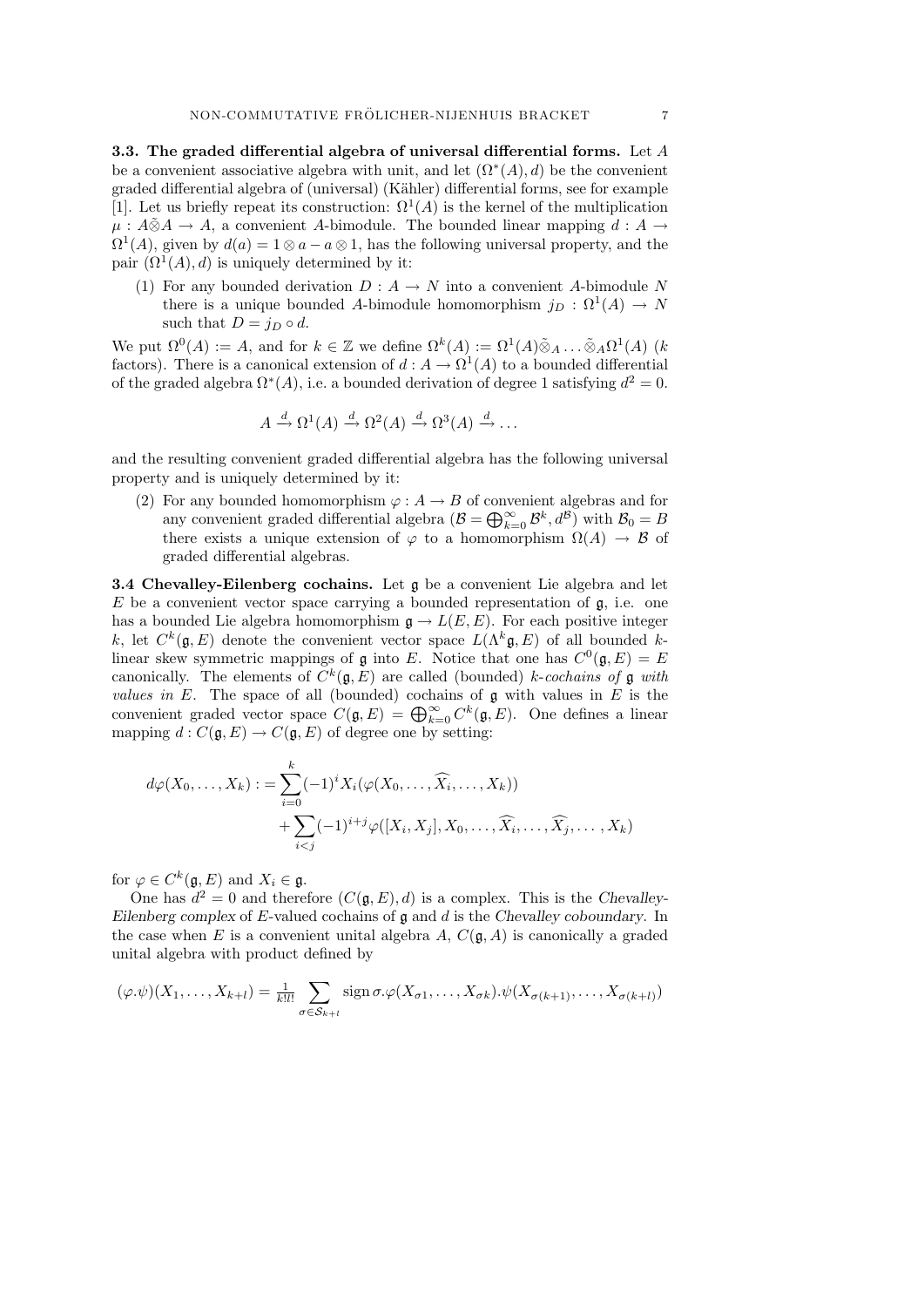for  $\varphi \in C^k(\mathfrak{g}, A), \psi \in C^\ell(\mathfrak{g}, A)$  and  $X_i \in \mathfrak{g}$ .

If furthermore  $\mathfrak g$  acts by derivations of  $A$ , i.e. if the Lie algebra homomorphism  $\mathfrak{g} \to L(A, A)$  is valued in the Lie algebra

$$
Der(A) = \{ X \in L(A, A) : X(ab) = X(a)b + aX(b) \text{ for all } a, b \in A \}
$$

then d is an antiderivation of  $C(\mathfrak{g}, A)$  and therefore,  $(C(\mathfrak{g}, A), d)$  is a graded differential algebra.

In particular,  $C(\text{Der}(A), A)$  is a (convenient, unital) graded differential algebra. The convenient vector space  $\text{Der}(A)$  is not only a Lie algebra, its is also a bounded module over the center  $Z(A)$  of A. Moreover,  $Z(A)$  is stable by  $Der(A)$ and one has the usual formulas  $[X, aY] = X(a)Y + a[X, Y]$ , etc. Let  $\Omega_{\text{Der}}(A) =$  $C_{Z(A)}(\text{Der}(A), A)$  denote the subspace of  $C(\text{Der}(A), A)$  of all cochains which are Z(A)-multilinear. Then, as easily verified,  $\Omega_{\text{Der}}(A) = \bigoplus_{k \geq 0} \Omega_{\text{Der}}^k(A)$  is a graded differential subalgebra of  $C(\text{Der}(A), A)$ . The graded differential algebra  $\Omega_{\text{Der}}(A)$ is a noncommutative generalization of differential forms since it coincides with the graded differential algebra  $\Omega(M)$  of differential forms on M whenever A is the algebra  $C^{\infty}(M)$  of all smooth functions on a finite dimensional smooth manifold M.

**3.5 H. Cartan's operations.** If  $\mathfrak{g}$  is a convenient Lie algebra and if  $(\mathfrak{A}, d)$  is a graded differential algebra, an operation in the sense of Cartan of  $\mathfrak g$  in  $\mathfrak A$  is a linear mapping  $\mathfrak{g} \to \text{Der}_{-1}(\mathfrak{A})$ , written  $X \mapsto i_X$ , such that for  $\mathcal{L}_X := i_X d + d i_X =$  $[i_X, d] \in \text{Der}_{0}(\mathfrak{A})$  we have for all  $X, Y \in \mathfrak{g}$ :

$$
\begin{aligned}\ni_X i_Y + i_Y i_X &= [i_X, i_Y] = 0\\ \mathcal{L}_X i_Y - i_Y \mathcal{L}_X &= [\mathcal{L}_X, i_Y] = i_{[X,Y]}\\ \mathcal{L}_X \mathcal{L}_Y - \mathcal{L}_Y \mathcal{L}_X &= [\mathcal{L}_X, \mathcal{L}_Y] = \mathcal{L}_{[X,Y]}.\n\end{aligned}
$$

An element  $\alpha \in \mathfrak{A}$  is called *horizontal* with respect to g whenever  $i_X \alpha = 0$  for all  $X \in \mathfrak{g}$ ; it is called *invariant* with respect to  $\mathfrak{g}$  if  $\mathcal{L}_X \alpha = 0$  for all  $X \in \mathfrak{g}$ ; and  $\alpha$  is called basic if it is both horizontal and invariant.

The convenient space  $\mathfrak{A}_H$  of horizontal elements of  $\mathfrak A$  is a graded subalgebra of  $\mathfrak A$  which is stable under  $\mathcal L_X$  for all  $X \in \mathfrak g$ . The convenient space  $\mathfrak A_I$  of all invariant elements is a graded differential subalgebra of  $(\mathfrak{A}, d)$ , and the convenient space  $\mathfrak{A}_B$ of all basic elements is a graded differential subalgebra of  $\mathfrak{A}_I$ , thus also of  $\mathfrak{A}$ .

#### 4. Derivations on universal differential forms

**4.1.** Let A be a convenient associative algebra with unit, and let  $(\Omega^*(A), d)$  be the convenient graded differential algebra of universal differential forms as described in 3.3. In this section we review from [1] the description of all graded derivations on the graded differential algebra  $\Omega^*(A)$ . This leads directly to what we like to call the 'calculus of Frölicher-Nijenhuis'.

4.2 Derivations vanishing on A. For every derivation  $X \in \text{Der}(A)$  there exists a bounded A-bimodule homomorphism  $j_X : \Omega^1(A) \to A$ , by the universal property 3.3.(1). It prolongs uniquely to a graded derivation  $j(X) = j_X : \Omega(A) \to \Omega(A)$ of degree  $-1$  which is called the *contraction operator* of the derivation X. By definition,  $j_X$  vanishes on A.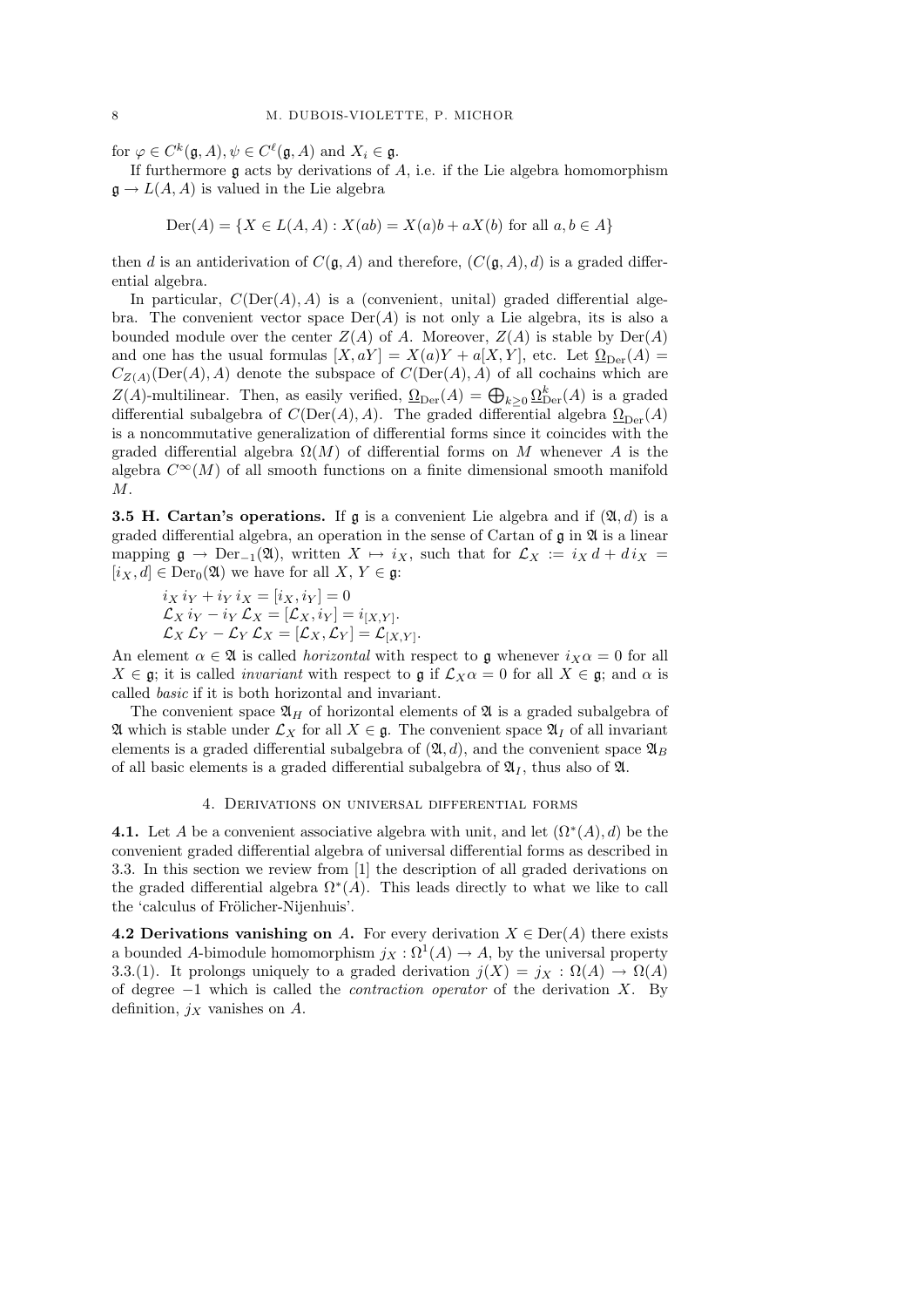More generally, let us consider a graded derivation  $D \in \text{Der}_k(\Omega^*(A))$  of degree k which vanishes on A,  $D | \Omega^0(A) = 0$ . Such derivations are called *algebraic* derivations; they form a Lie subalgebra of Der( $\Omega^*(A)$ ). Then  $D(a\omega) = aD(\omega)$ and  $D(\omega a) = D(\omega)a$  for  $a \in A$ , so D restricts to a bounded bimodule homomorphism, an element of  $\text{Hom}_A^A(\Omega^l(A), \Omega^{l+k}(A))$ . Since  $\Omega^l(A)$  for  $l \geq 1$  is generated by  $\Omega^1(A)$ , the derivation D is uniquely determined by its restriction  $D|\Omega^1(A) \in$  $\text{Hom}_A^A(\Omega^1(A), \Omega^{k+1}(A)).$ 

Let us denote by

$$
K := (D|\Omega^1(A)) \circ d \in \text{Der}(A, \Omega^{k+1}(A))
$$

the corresponding derivation on A. We write  $D = j(K) = j_K$  to express the unique dependence of D on K. Note the defining equation  $j_K(a_1.d(a_2).a_3) = a_1.K(a_2).a_3$ for  $a_i \in A$ .

Conversely for  $K \in \text{Der}(A, \Omega^{k+1}(A))$  with corresponding homomorphism  $j_K \in$  $\text{Hom}_{A}^{A}(\Omega^1(A), \Omega^{k+1}(A))$  and  $\omega_i \in \Omega^1(A)$  the formula

$$
j_K(\omega_0\otimes_A\cdots\otimes_A\omega_\ell)=\sum_{i=0}^\ell (-1)^{ik}\omega_0\otimes_A\cdots\otimes_A j_K(\omega_i)\otimes_A\cdots\otimes_A\omega_k
$$

defines an algebraic graded derivation  $j_K \in \text{Der}_k\Omega(A)$  and any algebraic derivation is of this form. The mapping

$$
j: \operatorname{Der}(A, \Omega^{k+1}(A)) \to \operatorname{Der}_k \Omega(A)
$$

induces an isomorphism of convenient vector spaces onto the closed linear subspace of  $Der_k\Omega(A)$  consisting of all graded bounded derivations which vanish on A.

By stipulating  $j([K,L]^{\Delta}) := [j_K, j_L]$  we get a bracket  $[ , ]^{\Delta}$  on the space  $Der(A, \Omega^{*+1}(A))$  which defines a convenient graded Lie algebra structure with the grading as indicated, and for  $K \in \text{Der}(A, \Omega^{k+1}(A))$ , and  $L \in \text{Der}(A, \Omega^{l+1}(A))$  we have

$$
[K,L]^{\Delta} = j_K \circ L - (-1)^{k\ell} j_L \circ K.
$$

[,  $\alpha$  ]<sup>∆</sup> is a version of the bracket of Gerstenhaber, De Wilde - Lecomte, see [11], [12], and [5].

4.3. Lie derivations and the Frölicher-Nijenhuis bracket. The exterior derivative d is an element of  $Der_{1}\Omega(A)$ . We define for  $K \in Der(A, \Omega^{k}(A))$  the Lie derivation  $\mathcal{L}_K = \mathcal{L}(K) \in \text{Der}_k\Omega(A)$  by

$$
\mathcal{L}_K := [j_K, d] = j_K d - (-1)^{k-1} d j_K.
$$

Then the mapping  $\mathcal{L} : Der(A, \Omega^*(A)) \to Der_*\Omega(A)$  is obviously bounded and it is injective by the universal property of  $\Omega^1(A)$ , since  $\mathcal{L}_K a = j_K da = K(a)$  for  $a \in A$ . Note that  $\mathcal{L}_K$  is an extension of the derivation  $K : A \to \Omega^k(A)$  to a graded derivation of the graded algebra  $\Omega^*(A)$  of degree k.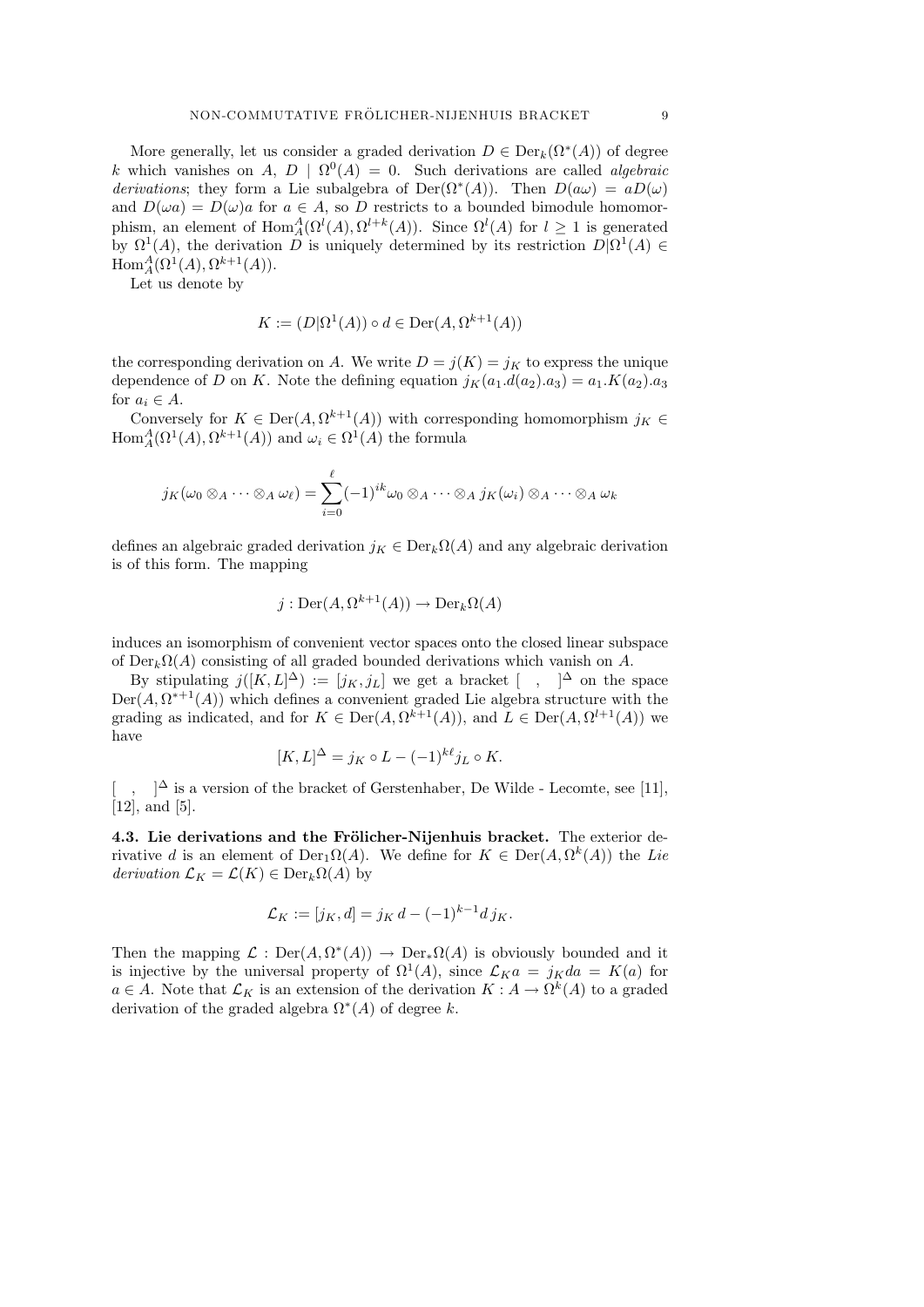**Lemma.** [1], 4.7. For any graded derivation  $D \in \text{Der}_k \Omega(A)$  there are unique homomorphisms  $K \in \text{Der}(A, \Omega^k(A))$  and  $L \in \text{Der}(A, \Omega^{k+1}(A))$  such that

$$
D = \mathcal{L}_K + j_L.
$$

We have  $L = 0$  if and only if  $[D, d] = 0$ . D is algebraic if and only if  $K = 0$ .

Note that  $j_d\omega = k\omega$  for  $\omega \in \Omega^k(A)$ . Therefore we have  $\mathcal{L}_d\omega = j_d d\omega - d j_d\omega =$  $(k+1)d\omega - kd\omega = d\omega$ . Thus  $\mathcal{L}_d = d$ .

Let  $K \in \text{Der}(A, \Omega^k(A))$  and  $L \in \text{Der}(A, \Omega^l(A))$ . Then obviously  $[[\mathcal{L}_K, \mathcal{L}_L], d] =$ 0, so we have

$$
[\mathcal{L}(K), \mathcal{L}(L)] = \mathcal{L}([K, L])
$$

for a uniquely defined  $[K, L] \in Der(A, \Omega^{k+l}(A))$  which is called the *(abstract)* Frölicher-Nijenhuis bracket of  $K$  and  $L$ .

The space  $\mathrm{Der}(A, \Omega^*(A)) = \bigoplus_k \mathrm{Der}(A, \Omega^k(A))$  with its usual grading and the Frölicher-Nijenhuis bracket is a convenient graded Lie algebra.  $d \in \text{Der}(A, \Omega^1(A))$ is in the center, i.e.  $[K, d] = 0$  for all K, see [1], 4.9.

 $\mathcal{L}: (\text{Der}(A, \Omega^*(A)), [\quad, \quad]) \to \text{Der}\Omega(A)$  is a bounded injective homomorphism of graded Lie algebras. For  $K \in \text{Der}(A, \Omega^k(A))$  and  $L \in \text{Der}(A, \Omega^{l+1}(A))$  we have

(1) 
$$
[\mathcal{L}_K, j_L] = j([K, L]) - (-1)^{kl} \mathcal{L}(j_L \circ K).
$$

For  $K_i \in \text{Der}(A, \Omega^{k_i}(A))$  and  $L_i \in \text{Der}(A, \Omega^{k_i+1}(A))$  we have

(2) 
$$
[\mathcal{L}_{K_1} + j_{L_1}, \mathcal{L}_{K_2} + j_{L_2}] =
$$

$$
= \mathcal{L} ([K_1, K_2] + j_{L_1} \circ K_2 - (-1)^{k_1 k_2} j_{L_2} \circ K_1)
$$

$$
+ j ([L_1, L_2]^{\Delta} + [K_1, L_2] - (-1)^{k_1 k_2} [K_2, L_1]).
$$

Each summand of this formula looks like a semidirect product of graded Lie algebras, but the mappings

$$
j: \text{Der}(A, \Omega^{*-1}(A)) \to \text{End}_{\mathbb{K}}(\text{Der}(A, \Omega^*(A)), [ , ])
$$
  
ad: 
$$
\text{Der}(A, \Omega^*(A)) \to \text{End}_{\mathbb{K}}(\text{Der}(A, \Omega^{*-1}(A)), [ , ]^{\Delta}),
$$
  

$$
\text{ad}_K L = [K, L],
$$

do not take values in the subspaces of graded derivations. We have instead for  $K \in \text{Der}(A, \Omega^k(A))$  and  $L \in \text{Der}(A, \Omega^{l+1}(A))$  the following relations:

(3) 
$$
j_L \circ [K_1, K_2] = [j_L \circ K_1, K_2] + (-1)^{k_1 l} [K_1, j_L \circ K_2]
$$

$$
- \left( (-1)^{k_1 l} j (\operatorname{ad}_{K_1} L) \circ K_2 - (-1)^{(k_1 + l) k_2} j (\operatorname{ad}_{K_2} L) \circ K_1 \right)
$$

$$
\operatorname{ad}_K [L_1, L_2]^{\Delta} = [\operatorname{ad}_K L_1, L_2]^{\Delta} + (-1)^{k_1 l} [L_1, \operatorname{ad}_K L_2]^{\Delta} -
$$

$$
- \left( (-1)^{k_1 l} \operatorname{ad}(j(L_1) \circ K) L_2 - (-1)^{(k_1 + l_1) k_2} \operatorname{ad}(j(L_2) \circ K) L_1 \right)
$$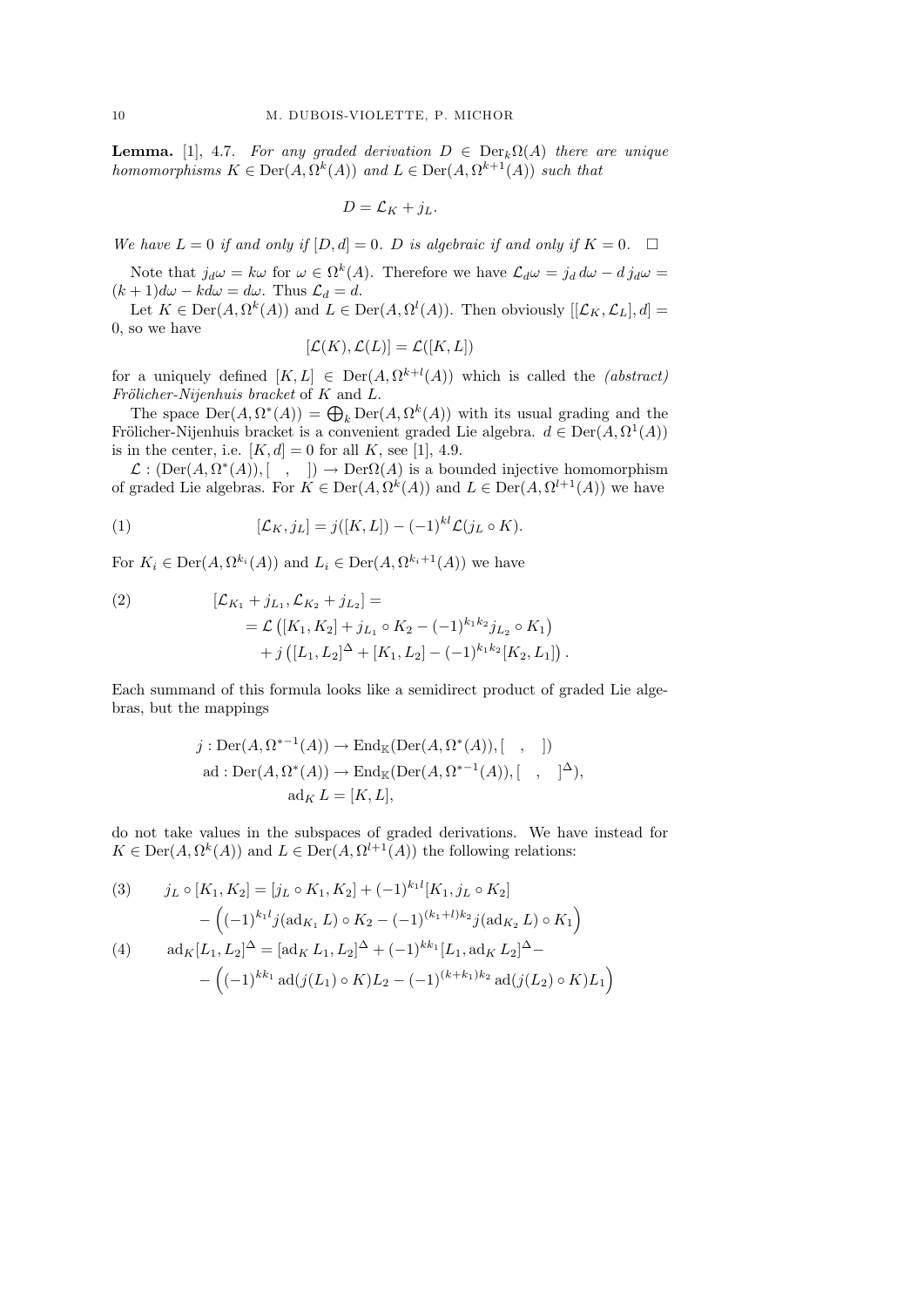4.4. Naturality of the Frölicher-Nijenhuis bracket. Let  $f : A \rightarrow B$  be a bounded algebra homomorphism. Two elements  $K \in \text{Der}(A, \Omega^k(A))$  and  $K' \in$  $Der(B, \Omega^k(B))$  are called f-related or f-dependent, if we have

(1) 
$$
K' \circ f = \Omega^k(f) \circ K : A \to \Omega^k(B),
$$

where  $\Omega^*(f) : \Omega^*(A) \to \Omega^*(B)$  is given by the universal property 3.3.(2). From [1], 4.12. we have the following results:

- (2) If K and K' are f-related then  $j_{K'} \circ \Omega(f) = \Omega(f) \circ j_K : \Omega(A) \to \Omega(B)$ .
- (3) If  $j_{K'} \circ \Omega(f)|d(A) = \Omega(f) \circ j_K|d(A)$ , then K and K' are f-related, where  $d(A) \subset \Omega^1(A)$  denotes the space of exact 1-forms.
- (4) If  $K_j$  and  $K'_j$  are f-related for  $j = 1, 2$ , then  $j_{K_1} \circ K_2$  and  $j_{K'_1} \circ K'_2$  are *f*-related, and also  $[K_1, K_2]^{\Delta}$  and  $[K'_1, K'_2]^{\Delta}$  are *f*-related.
- (5) If K and K' are f-related then  $\mathcal{L}_{K'} \circ \Omega(f) = \Omega(f) \circ \mathcal{L}_K : \Omega(A) \to \Omega(B)$ .
- (6) If  $\mathcal{L}_{K'} \circ \Omega(f) | \Omega^0(A) = \Omega(f) \circ \mathcal{L}_K | \Omega^0(A)$ , then K and K' are f-related.
- (7) If  $K_j$  and  $K'_j$  are f-related for  $j = 1, 2$ , then their Frölicher-Nijenhuis brackets  $[K_1, K_2]$  and  $[K'_1, K'_2]$  are also f-related.
- 5. The Frolicher-Nijenhuis calculus on Chevalley type cochains ¨

5.1. Insertion operators. Let A be a convenient associative algebra with unit. Using the setting from 3.4, for  $X \in \text{Der}(A)$  we consider the insertion operator

$$
i_X : C^*(Der(A), A) \to C^{*-1}(Der(A), A),
$$
  
\n $(i_X \omega)(X_1, ..., X_k) := \omega(X, X_1, ..., X_k),$ 

which is a derivation of degree  $-1$  satisfying  $i_X|C^0(\text{Der}(A), A) = i_X|A = 0$ . Note that  $i_X$  maps the graded differential subalgebra  $C_{Z(A)}(\text{Der}(A), A)$  into itself.

More generally, let  $K \in C^k(\text{Der}(A), \text{Der}(A)) := L^k_{\text{skew}}(\text{Der}(A); \text{Der}(A))$  be a bounded skew symmetric k-linear mapping  $Der(A)^{k+1} \to Der(A)$ . Then we may define:

$$
i_K: C^l(\text{Der}(A), A) \to C^{l+k-1}(\text{Der}(A), A)
$$
  
(1) 
$$
(i_K \omega)(X_1, \dots, X_{l+k-1}) =
$$

$$
= \frac{1}{k!(l-1)!} \sum_{\sigma \in S_{k+l-1}} \text{sign}(\sigma) \omega(K(X_{\sigma 1}, \dots, X_{\sigma k}), X_{\sigma(k+1)}, \dots)
$$

Note that  $i_{Id_{\text{Der}(A)}}\omega = l.\omega$  for  $\omega \in C^l(\text{Der}(A), A)$ . **Lemma.** i<sub>K</sub> is a derivation of degree  $k-1$ ,  $i_K \in Der_{k-1}(C^*(Der(A), A)).$ Proof. Clearly one may write

$$
(2) \qquad (i_{K}\omega)(X_{1},...,X_{l+k-1}) =
$$
  
= 
$$
\sum_{i_{1} < ... < i_{k}} (-1)^{i_{1}+...+i_{k}-\frac{k(k+1)}{2}} \omega(K(X_{i_{1}},...,X_{i_{k}}),X_{1},..., \widehat{X_{i_{1}}},..., \widehat{X_{i_{2}}},...).
$$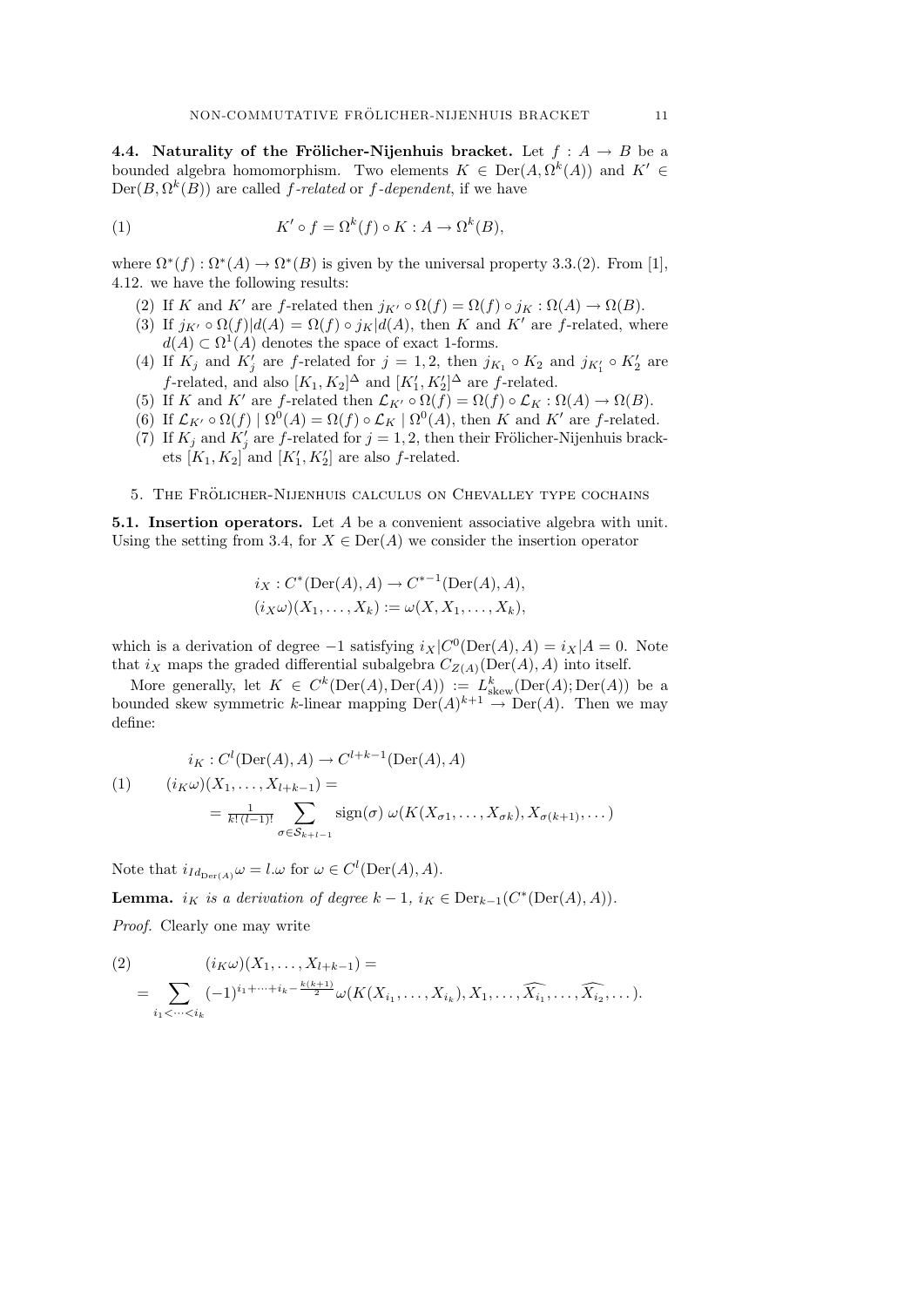Using expression (2) one may check directly that then we have

(3) 
$$
[i_X, i_K] = i_{K(X,...)} = i_{i_X K} \text{ for any } X \in \text{Der}(A).
$$

From (3) it is then easy to prove that for  $\varphi \in C^p(\mathrm{Der}(A), A)$  and  $\psi \in C^q(\mathrm{Der}(A), A)$ we have

$$
i_K(\varphi.\psi) = (i_K \varphi).\psi + (-1)^{(k-1)p} \varphi.(i_K \psi),
$$

by induction on  $k + p + q$ .  $\Box$ 

**5.2. Remark.** In general there exist more bounded graded derivations  $D$  in the space  $Der(C(Der(A), A))$  which vanish on A, than just those of the form  $i<sub>K</sub>$  for some  $K \in C(\text{Der}(A), \text{Der}(A))$ . We shall give an explicit description of all graded derivations on  $C(\text{Der}(A), A)$  in section 6 below, but we will not extend the Frölicher-Nijenhuis calculus to this description: it is too complicated.

**5.3.** Now let  $K \in C^k(\text{Der}(A), \text{Der}(A))$  and  $L \in C^l(\text{Der}(A), \text{Der}(A))$ . Then for the graded commutator we have

$$
[i_K, i_L] = i_K i_L - (-1)^{(k-1)(l-1)} i_L i_K = i_{[K,L]^\wedge}
$$
, where  

$$
[K, L]^\wedge = i_K L - (-1)^{(k-1)(l-1)} i_L K \in C^{k+l-1}(\text{Der}(A), \text{Der}(A))
$$

is the Nijenhuis-Richardson bracket, see [21], a graded Lie bracket on the graded vector space  $C^{*+1}(\text{Der}(A), \text{Der}(A))$ . Here  $i_L$  acts on  $C(\text{Der}(A), \text{Der}(A))$  by the same formula as in 5.1.(1).

**5.4.** Lie derivations. For  $K \in C^k(\text{Der}(A), \text{Der}(A))$  let us now define the Lie  $derivation$   $\mathcal{L}_{K}$  along  $K$  by the graded commutator

$$
\mathcal{L}_K = [i_K, d] = i_K d - (-1)^{k-1} d i_K \in \text{Der}_k(C(\text{Der}(A), A)).
$$

Note that  $\mathcal{L}_{Id_{\text{Der}(A)}} = d$ .

**5.5. Lemma.** The Lie derivative of  $\omega \in C^l(\text{Der}(A), A)$  along K is given by

$$
\begin{split}\n(\mathcal{L}_K \omega)(X_1, \dots, X_{k+l}) &= \\
&= \frac{1}{k!l!} \sum_{\sigma} \text{sign}\,\sigma \,\mathcal{L}_{K(X_{\sigma 1}, \dots, X_{\sigma k})}(\omega(X_{\sigma(k+1)}, \dots, X_{\sigma(k+l)})) \\
&+ (-1)^k \left( \frac{1}{k! \,(l-1)!} \sum_{\sigma} \text{sign}\,\sigma \,\omega([X_{\sigma 1}, K(X_{\sigma 2}, \dots, X_{\sigma(k+1)})], X_{\sigma(k+2)}, \dots) \\
&- \frac{1}{(k-1)! \,(l-1)! \,2!} \sum_{\sigma} \text{sign}\,\sigma \,\omega(K([X_{\sigma 1}, X_{\sigma 2}], X_{\sigma 3}, \dots), X_{\sigma(k+2)}, \dots)\right)\n\end{split}
$$

*Proof.* This can be shown by a direct computation starting from formula 5.1.(2).  $\Box$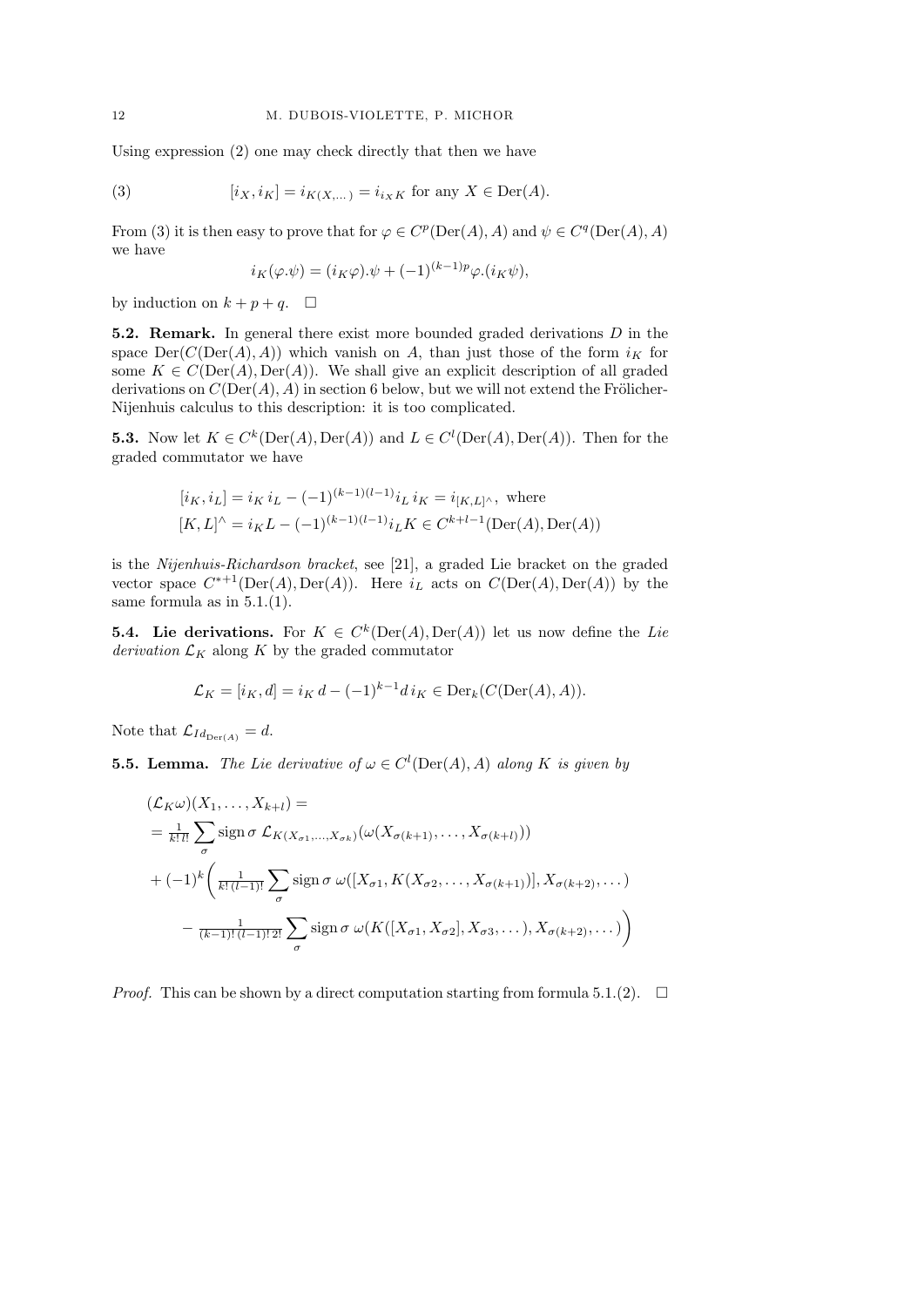**5.6. Proposition.** Let  $K \in C^k(\text{Der}(A), \text{Der}(A))$  and  $L \in C^l(\text{Der}(A), \text{Der}(A)).$ Then for the graded commutator we have

$$
[\mathcal{L}_K, \mathcal{L}_L] = \mathcal{L}_K \mathcal{L}_L - (-1)^{(k-1)(l-1)} \mathcal{L}_L \mathcal{L}_K = \mathcal{L}_{[K,L]},
$$

where  $[K, L] \in C^{k+l}(\text{Der}(A), \text{Der}(A))$  is given by the following formula

$$
\left( 1\right)
$$

$$
[K, L](X_1, ..., X_{k+l}) =
$$
\n
$$
= \frac{1}{k!l!} \sum_{\sigma} \text{sign}\,\sigma \, [K(X_{\sigma 1}, ..., X_{\sigma k}), L(X_{\sigma(k+1)}, ..., X_{\sigma(k+l)})]
$$
\n
$$
+ (-1)^k \left( \frac{1}{k!(l-1)!} \sum_{\sigma} \text{sign}\,\sigma \, L([X_{\sigma 1}, K(X_{\sigma 2}, ..., X_{\sigma(k+1)})], X_{\sigma(k+2)}, ...)
$$
\n
$$
- \frac{1}{(k-1)!(l-1)!2!} \sum_{\sigma} \text{sign}\,\sigma \, L(K([X_{\sigma 1}, X_{\sigma 2}], X_{\sigma 3}, ...), X_{\sigma(k+2)}, ...)
$$
\n
$$
- (-1)^{kl+l} \left( \frac{1}{(k-1)!l!} \sum_{\sigma} \text{sign}\,\sigma \, K([X_{\sigma 1}, L(X_{\sigma 2}, ..., X_{\sigma(l+1)}), X_{\sigma(l+2)}, ...)
$$
\n
$$
- \frac{1}{(k-1)!(l-1)!2!} \sum_{\sigma} \text{sign}\,\sigma \, K(L([X_{\sigma 1}, X_{\sigma 2}], X_{\sigma 3}, ...), X_{\sigma(l+2)}, ...)
$$
\n
$$
\left. \right).
$$

The bracket  $[K, L]$  is called the Frölicher-Nijenhuis bracket. It is a graded Lie bracket on  $C^*(\mathrm{Der}(A), \mathrm{Der}(A)).$ 

Proof. Comparing the Chevalley coboundary operator (see 3.4)

$$
\partial K(X_1,\ldots,X_{k+1}) = \frac{1}{k!} \sum_{\sigma} \text{sign}\,\sigma\, [X_{\sigma 1}, K(X_{\sigma 2},\ldots,X_{\sigma(k+1)})]
$$

$$
-\frac{1}{(k-1)! \, 2!} \sum_{\sigma} \text{sign}\,\sigma\, K([X_{\sigma 1}, X_{\sigma 2}], X_{\sigma 3},\ldots,X_{\sigma(k+1)})
$$

for the adjoint representation of the Lie algebra  $Der(A)$  with the Frölicher-Nijenhuis bracket (1) one sees that

(2) 
$$
[K, L] = [K, L]_{\wedge} + (-1)^{k} i(\partial K) L - (-1)^{k l + l} i(\partial L) K,
$$

where we have put

(3) 
$$
[K, L]_{\wedge}(X_1, \dots, X_{k+l}) =
$$
  
= 
$$
\frac{1}{k! \, l!} \sum_{\sigma} sign(\sigma) [K(X_{\sigma 1}, \dots, X_{\sigma k}), L(X_{\sigma(k+1)}, \dots, X_{\sigma(k+l)})]_{\text{Der}(A)}.
$$

Formula (2) is the same as in [21], p. 100, where it is also stated that from this formula 'one can show (with a good deal of effort) that this bracket defines a graded Lie algebra structure'. Similarly we can write the Lie derivative 5.5 as

(4) 
$$
\mathcal{L}_K = \mathcal{L}_\wedge(K) + (-1)^k i(\partial K),
$$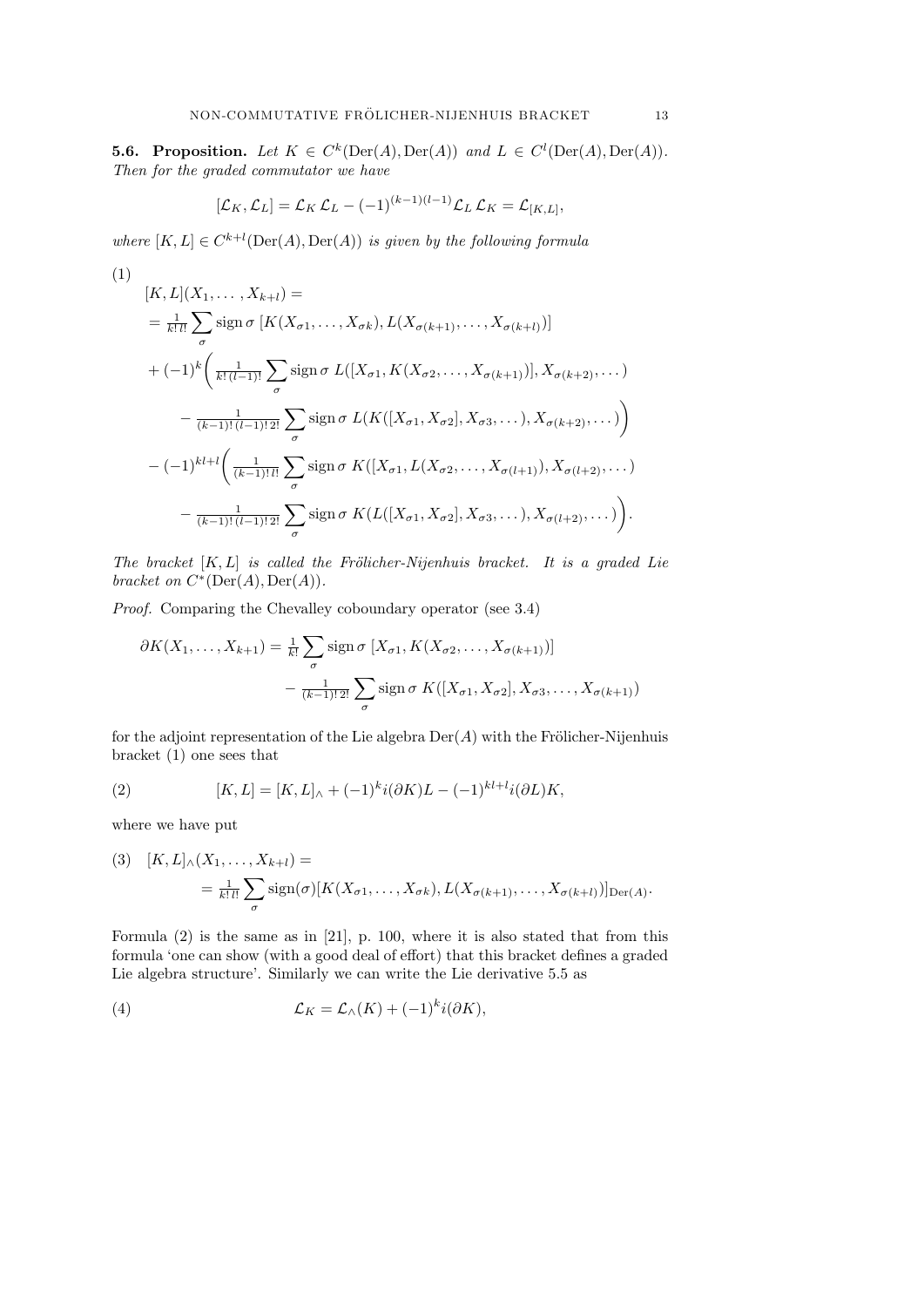where the action  $\mathcal L$  of Der(A) on A is extended to  $\mathcal L_{\wedge}$  :  $C(\mathrm{Der}(A), \mathrm{Der}(A)) \times$  $C(\text{Der}(A), A) \to C(\text{Der}(A), A)$  by

(5) 
$$
(\mathcal{L}_{\land}(K)\omega)(X_1,\ldots,X_{q+k}) =
$$
  
=  $\frac{1}{k!l!}\sum_{\sigma}\text{sign}(\sigma)\mathcal{L}(K(X_{\sigma 1},\ldots,X_{\sigma k}))(\omega(X_{\sigma(k+1)},\ldots,X_{\sigma(k+q)})).$ 

Using (4) we see that

(6) 
$$
[\mathcal{L}_K, \mathcal{L}_L] = \mathcal{L}_{\wedge}(K)\mathcal{L}_{\wedge}(L) - (-1)^{kl}\mathcal{L}_{\wedge}(L)\mathcal{L}_{\wedge}(K) + (-1)^{k}i(\partial K)\mathcal{L}_{\wedge}(L) - (-1)^{kl+k}\mathcal{L}_{\wedge}(L)i(\partial K) - (-1)^{kl+l}i(\partial L)\mathcal{L}_{\wedge}(K) + (-1)^{l}\mathcal{L}_{\wedge}(K)i(\partial L) + (-1)^{k+l}i(\partial K)i(\partial L) - (-1)^{kl+k+l}i(\partial L)i(\partial K),
$$

and from  $(2)$  and  $(4)$  we get

(7) 
$$
\mathcal{L}_{[K,L]} = \mathcal{L}_{[K,L]_{\wedge}} + (-1)^k \mathcal{L}_{i(\partial K)L} - (-1)^{k+l} \mathcal{L}_{i(\partial L)K}
$$

$$
= \mathcal{L}_{\wedge}([K,L]_{\wedge}) + (-1)^{k+l} i(\partial [K,L]_{\wedge})
$$

$$
+ (-1)^k \mathcal{L}_{\wedge}(i(\partial K)L) + (-1)^k i(\partial i(\partial K)L)
$$

$$
- (-1)^{k+l} \mathcal{L}_{\wedge}(i(\partial L)K) - (-1)^{kl+k} i(\partial i(\partial L)K).
$$

By a straightforward direct computation one checks that

(8) 
$$
\mathcal{L}_{\wedge}(K)\mathcal{L}_{\wedge}(L) - (-1)^{kl}\mathcal{L}_{\wedge}(L)\mathcal{L}_{\wedge}(K) = \mathcal{L}_{\wedge}([K, L]_{\wedge}).
$$

If the derivation  $i_K$  of degree k looks at the expression  $\mathcal{L}_{\wedge}(L)\omega$ , it sees only the 'wedge' product in 3.4, so we may apply lemma 5.1 (or reprove lemma 5.1 in this situation) and get

(9) 
$$
i_K \mathcal{L}_{\wedge}(L) \omega = \mathcal{L}_{\wedge}(i_K L) \omega + (-1)^{(k-1)l} \mathcal{L}_{\wedge}(L) i_K \omega.
$$

By a straightforward combinatorial computation one can check directly from the definitions that the following formula holds:

(10) 
$$
\partial(i_K L) = i_{\partial K} L + (-1)^{k-1} i_K \partial L + (-1)^k [K, L]_\wedge.
$$

Moreover it is obvious that

(11) 
$$
\partial [K, L]_{\wedge} = [\partial K, L]_{\wedge} + (-1)^k [K, \partial L]_{\wedge}.
$$

We have to show that  $(6)$  equals  $(7)$ . This follows by using  $(8)$ , twice  $(9)$ , twice (10), (11), and  $\partial \partial = 0$ .

That the Frölicher-Nijenhuis bracket defines a graded Lie bracket follows now from the fact that  $\mathcal{L}: C(\mathrm{Der}(A), \mathrm{Der}(A)) \to \mathrm{Der}(C(\mathrm{Der}(A), A))$  is injective.  $\Box$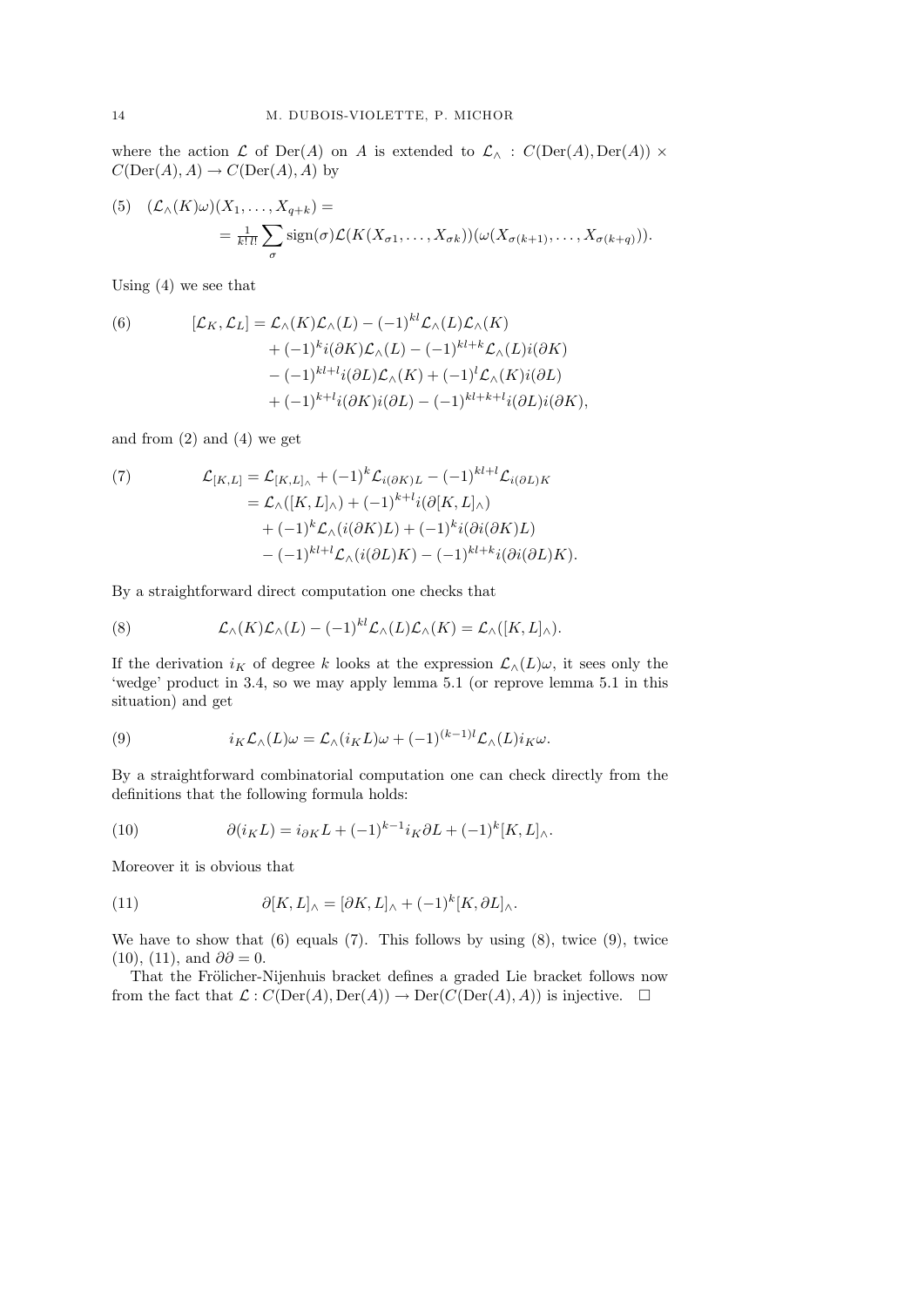**5.7. Lemma.** For  $K \in C^k(\text{Der}(A), \text{Der}(A))$  and  $L \in C^l(\text{Der}(A), \text{Der}(A))$  we have

$$
[\mathcal{L}_K, i_L] = i([K, L]) - (-1)^{k(l-1)} \mathcal{L}(i_L K), \text{ or}
$$
  

$$
[i_L, \mathcal{L}_K] = \mathcal{L}(i_L K) + (-1)^k i([L, K]).
$$

Proof. The two equations are obviously equivalent by graded skew symmetry, and the second one follows by inserting the following formulas, all from 5.6: expand the equation by (4), (2), and use then (10).  $\Box$ 

5.8. Remark. As formal consequences of lemma 5.7 we get the following formulae: For  $K_i \in C^{k_i}(\text{Der}(A), \text{Der}(A))$  and  $L_i \in C^{k_i+1}(\text{Der}(A), \text{Der}(A))$  we have

(1) 
$$
[\mathcal{L}_{K_1} + i_{L_1}, \mathcal{L}_{K_2} + i_{L_2}] =
$$
  
=  $\mathcal{L} ([K_1, K_2] + i_{L_1} K_2 - (-1)^{k_1 k_2} i_{L_2} K_1)$   
+  $i ([L_1, L_2]^{\wedge} + [K_1, L_2] - (-1)^{k_1 k_2} [K_2, L_1]).$ 

Each summand of this formula looks like a semidirect product of graded Lie algebras, but the mappings

$$
i: C(\mathrm{Der}(A), \mathrm{Der}(A)) \to \mathrm{End}_{\mathbb{K}}(C(\mathrm{Der}(A), \mathrm{Der}(A)), [ , ])
$$
  
ad: 
$$
C(\mathrm{Der}(A), \mathrm{Der}(A)) \to \mathrm{End}_{\mathbb{K}}(C(\mathrm{Der}(A), \mathrm{Der}(A)), [ , ]^{\wedge})
$$

do not take values in the subspaces of graded derivations. We have instead for  $K \in C^{k}(\text{Der}(A), \text{Der}(A))$  and  $L \in C^{l+1}(\text{Der}(A), \text{Der}(A))$  the following relations:

(2) 
$$
i_L[K_1, K_2] = [i_L K_1, K_2] + (-1)^{k_1 l} [K_1, i_L K_2] - \left( (-1)^{k_1 l} i ([K_1, L]) K_2 - (-1)^{(k_1 + l) k_2} i ([K_2, L]) K_1 \right)
$$
  
(3) 
$$
[K, [L_1, L_2]^\wedge] = [[K, L_1], L_2]^\wedge + (-1)^{k l_1} [L_1, [K, L_2]]^\wedge - \left( (-1)^{k l_1} [i(L_1) K, L_2] - (-1)^{(k + l_1) l_2} [i(L_2) K, L_1] \right)
$$

The algebraic meaning of these relations and its consequences in group theory have been investigated in [20]. The corresponding product of groups is well known to algebraists under the name 'Zappa-Szep'-product.

Moreover the Chevalley coboundary operator is a homomorphism from the Frölicher-Nijenhuis bracket to the Nijenhuis-Richardson bracket:

(4) 
$$
\partial[K,L] = [\partial K, \partial L]^\wedge
$$

Proof. (1) follows from repeated applications of 5.7. It is easy to show that the images under  $\mathcal L$  of both sides of (2) coincide, using 5.7, then we just note that  $\mathcal L$  is injective. For (3) it is again easy to show that the images under i of both sides coincide, again using 5.7; also  $i : C(\mathrm{Der}(A), \mathrm{Der}(A)) \to \mathrm{Der}(C(\mathrm{Der}(A), A))$  is injective.

(4) follows from 5.6,(2), (10), and (11), and from 5.3.  $\Box$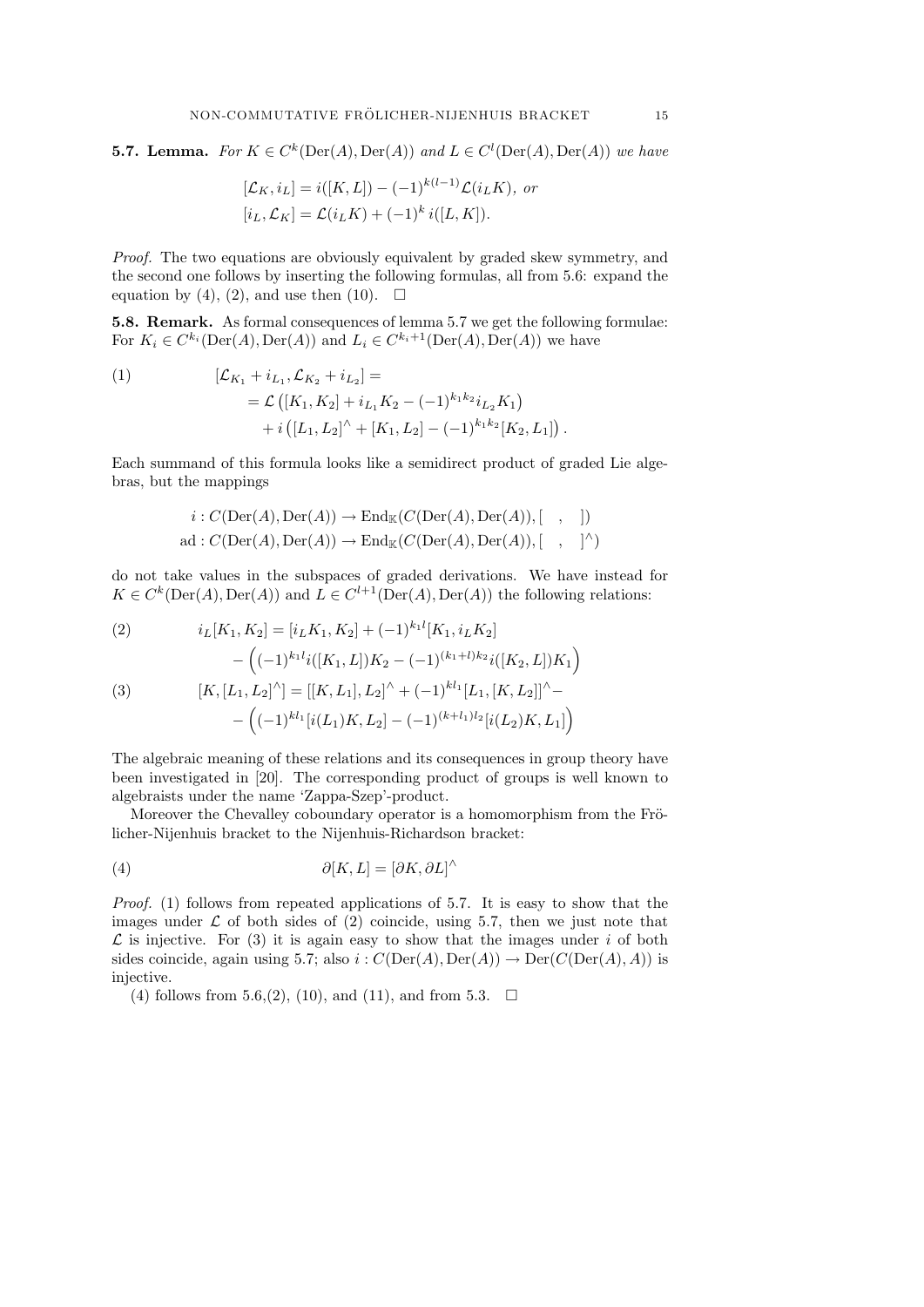**5.9. The graded differential Lie-subalgebra**  $C_{Z(A)}(\text{Der}(A), \text{Der}(A))$ . Clearly a derivation  $i_K \in \text{Der}(C(\text{Der}(A), A))$  for  $K \in C^k(\text{Der}(A), \text{Der}(A))$  maps the graded differential subalgebra  $C_{Z(A)}(\text{Der}(A), A)$  into itself if and only if K is skew  $Z(A)$ multilinear, i.e.

$$
K \in C_{Z(A)}(\text{Der}(A), \text{Der}(A))
$$
  

$$
K(z_1X_1, \dots, z_kX_k) = z_1 \dots z_k K(X_1, \dots, X_k) \text{ for all } z_i \in Z(A) \text{ and } X_i \in \text{Der}(A).
$$

Then also the Lie derivation  $\mathcal{L}_K$  respects  $C_{Z(A)}(\text{Der}(A), A) = \underline{\Omega}_{\text{Der}}(A)$ , and so the closed linear subspace  $C_{Z(A)}(\mathrm{Der}(A), \mathrm{Der}(A))$  is a graded Lie subalgebra for both brackets  $\begin{bmatrix} , & \end{bmatrix}$  and  $\begin{bmatrix} , & \end{bmatrix}$ , and all formulas in this section continue to hold. But note that in the simpler formula 5.6.(2), although  $[K, L]$  is  $Z(A)$ -multilinear, none of the three summands is in  $C_{Z(A)}(\text{Der}(A), \text{Der}(A))$ . The same applies to 5.6.(4).

**5.10. Remark.** If  $K \in C^1(\text{Der}(A), \text{Der}(A)) = L(\text{Der}(A), \text{Der}(A))$  then formula 5.6.(1) boils down to

$$
[K, K](X, Y) = 2([KX, KY] - K[KX, Y] - K[X, KY] + K^{2}[X, Y]).
$$

So if  $[K, K] = 0$  then the image of K is a Lie subalgebra of  $Der(A)$ . If K is moreover a projection,  $K \circ K = K$ , then also the kernel is a Lie subalgebra. In this case one could view  $K$  as a 'connection' and could say that the kernel and the image of  $K$ are 'involutive subbundles' whose 'curvatures vanish', compare with [1], section 5. We shall elaborate on this topic in a later paper.

If  $K : Der(A) \to Der(A)$  is semisimple with  $[K, K] = 0$ , then each eigenspace of K is also a Lie subalgebra. For if  $K X = \lambda X$  and  $K Y = \lambda Y$  then we get  $(K - \lambda)^2 [X, Y] = 0$  and thus  $K[X, Y] = \lambda [X, Y]$ . In particular the kernel of K is a Lie subalgebra  $\lambda = 0$ .

If moreover K is  $Z(A)$ -linear,  $K \in C^1_{Z(A)}(\text{Der}(A), \text{Der}(A)) = \text{Der}(A, \Omega^1_{\text{Der}}(A)),$ then the above Lie subalgebras of  $Der(A)$  are also  $Z(A)$ -submodules.

## 6. Description of all derivations in the Chevalley differential graded algebra

**6.1.** Insertion operators. The space  $Hom_A^A(C^p(Der(A), A), A)$  is a sort of 'Adual' of  $C^p(\text{Der}(A), A)$ . Let us write  $\langle \Xi, \varphi \rangle_A \in A$  for the evaluation of the element  $\Xi \in \text{Hom}_{A}^{A}(C^{p}(\text{Der}(A), A), A)$  on  $\varphi \in C^{p}(\text{Der}(A), A)$ . Note that for  $a, b \in A$ we have  $\langle \Xi, a.\varphi.b \rangle_A = a.\langle \Xi, \varphi \rangle_A.b.$  Then we consider the (closure of the) linear subspace

$$
\sum_{0
$$

and its annihilator

$$
\operatorname{Ann}^p(\operatorname{Der}(A), A) := \left( \sum_{0 < i < p} C^i(\operatorname{Der}(A), A) \cdot C^{p-i}(\operatorname{Der}(A), A) \right)^\bigcirc
$$
\n
$$
\subseteq \operatorname{Hom}_A^A(C^p(\operatorname{Der}(A), A), A),
$$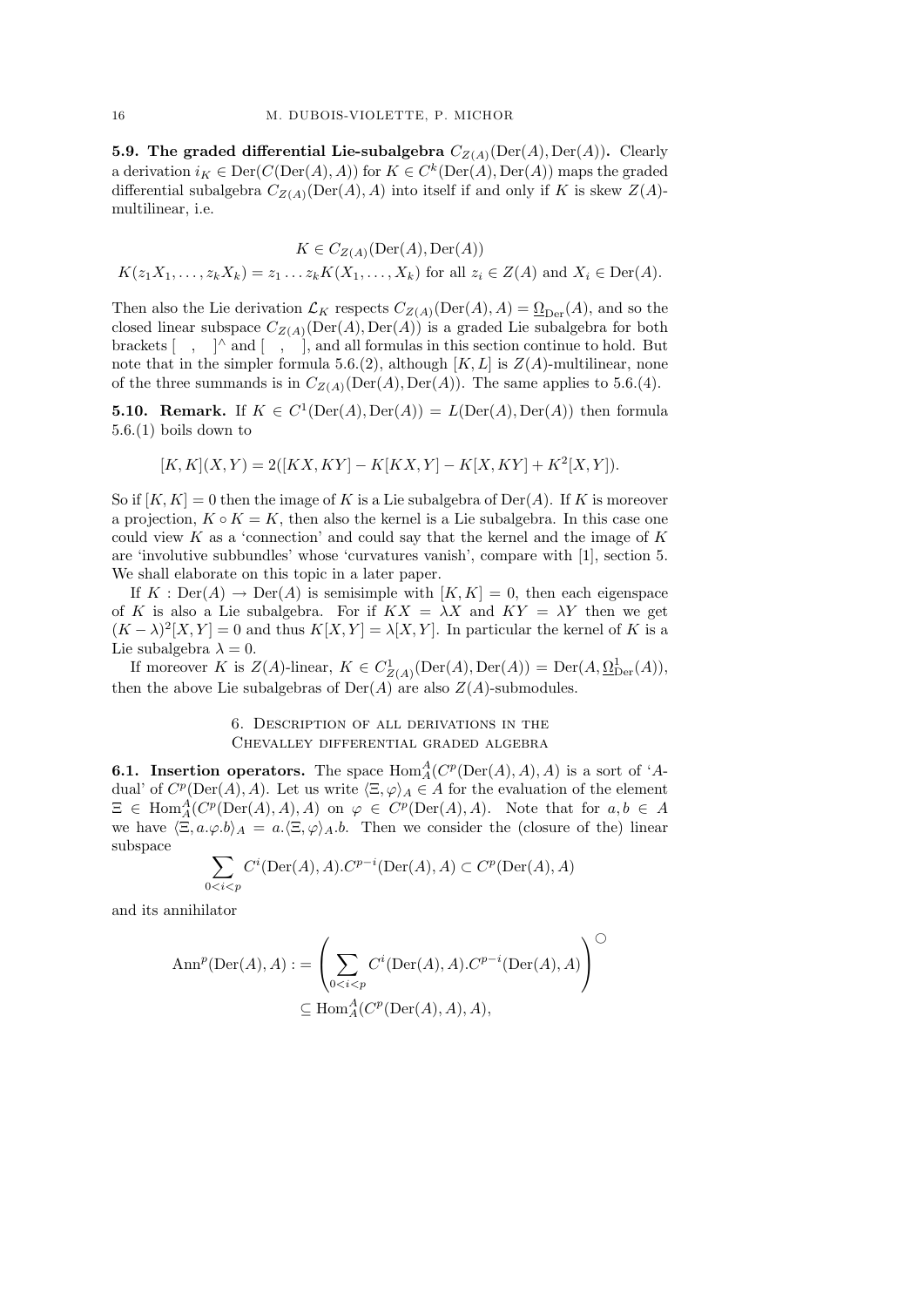and set

$$
Ann1(Der(A), A) = HomAA(C1(Der(A), A), A),Ann0(Der(A), A) = Der(A).
$$

For  $\Xi \in \text{Ann}^p(\text{Der}(A), A)$  we consider the 'insertion operator'

$$
i_{\Xi}: C^*(\mathrm{Der}(A), A) \to C^{*-p}(\mathrm{Der}(A), A),
$$
  
\n
$$
(i_{\Xi}\omega)(X_1, \dots, X_l) := \langle \Xi, \omega(\underbrace{\dots, \dots,}_{p \text{ times}}, X_1, \dots, X_l) \rangle_A,
$$

which is a derivation of degree  $-p$  satisfying  $i \in [C^q(\text{Der}(A), A) = 0$  for  $q < p$ , since  $\Xi$  is an  $A\operatorname{\-bimodule}$  homomorphism and annihilates all 'small' products.

More generally let  $K \in C^k(\text{Der}(A), \text{Ann}^p(\text{Der}(A), A))$  be a bounded skew symmetric k-linear mapping  $\mathrm{Der}(A)^k \to \mathrm{Ann}^p(\mathrm{Der}(A), A)$ . Then we define the bounded linear mapping  $i_K : C^l(\text{Der}(A), A) \to C^{l+k-p}(\text{Der}(A), A)$  by  $i_K | C^q(\text{Der}(A), A) = 0$ for  $q < p$ , and by

$$
(1) \quad (i_{K}\omega)(X_{1},\ldots,X_{l+k-p}) =
$$
  
=  $\frac{1}{k!(l-1)!} \sum_{\sigma \in S_{k+l-1}}$ sign  $\sigma$   $\langle K(X_{\sigma 1},\ldots,X_{\sigma k}), \omega(\underset{p \text{ times}}{\underbrace{\ldots,\ldots}},X_{\sigma(k+1)},\ldots) \rangle_{A}.$ 

**Lemma.** i<sub>K</sub> is a derivation of degree  $k - p$ , i<sub>K</sub>  $\in$   $Der_{k-p}(C^*(Der(A), A))$ .

Proof. Clearly one may write

$$
(2) \quad (i_{K}\omega)(X_{1},\ldots,X_{l+k-1}) =
$$
\n
$$
= \sum_{i_{1} < \cdots < i_{k}} (-1)^{i_{1}+\cdots+i_{k}-\frac{k(k+1)}{2}} \langle K(X_{i_{1}},\ldots,X_{i_{k}}),
$$
\n
$$
\omega(\underbrace{\ldots,\ldots,\ldots}_{p \text{ times}},X_{1},\ldots,\widehat{X_{i_{1}}},\ldots,\widehat{X_{i_{2}}},\ldots)\rangle_{A}.
$$

Using expression (2) one may check directly that then we have

(3) 
$$
[i_X, i_K] = i_{K(X,...)} = i_{i_X K} \text{ for any } X \in \text{Der}(A).
$$

From (3) it is easy to prove that for  $\varphi \in C^m(\text{Der}(A), A)$  and  $\psi \in C^n(\text{Der}(A), A)$ we have

$$
i_K(\varphi.\psi) = (i_K \varphi).\psi + (-1)^{(k-p)m} \varphi.(i_K \psi),
$$

by induction on  $k - p + m + n$ , for each fixed p.  $\square$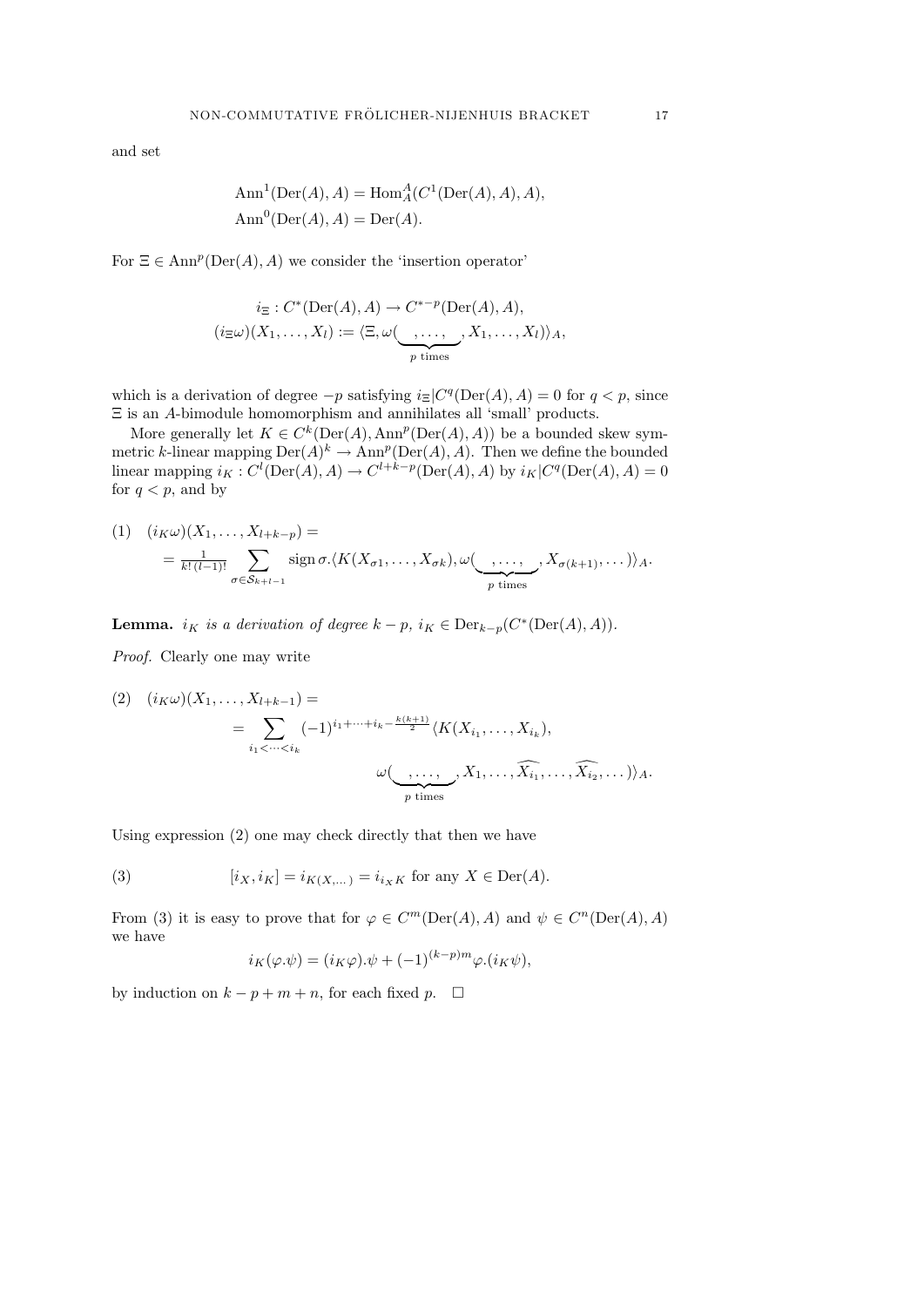**6.2. Proposition.** Let  $D \in \text{Der}_k(C(\text{Der}(A), A))$  be a graded derivation. Then there are unique  $K_0 \in C^k(\text{Der}(A), \text{Der}(A)) = C^k(\text{Der}(A), \text{Ann}^0(\text{Der}(A), A))$  and  $K_p \in C^{k+p}(\text{Der}(A), \text{Ann}^p(\text{Der}(A), A))$  for  $p = 1, 2, \ldots$  such that

$$
D = \mathcal{L}_{K_0} + \sum_{p=1}^{\infty} i_{K_p}.
$$

Note that on each fixed component  $C^l(\mathrm{Der}(A), A)$  this is a finite sum.

*Proof.* Let  $D \in \text{Der}_k(C(\text{Der}(A), A))$  be a graded derivation. Then the restriction  $D|A$  of D to  $A = C^1(\text{Der}(A), A)$  is an element of

$$
K_0 := D|A \in \text{Der}(A, C^k(\text{Der}(A), A)) =
$$
  
= Der(A, L(\Lambda^k \text{Der}(A), A)) =  
= L(\Lambda^k \text{Der}(A), \text{Der}(A, A)), by 2.6  
= C^k(\text{Der}(A), \text{Der}(A)).

By 5.4 we have the Lie derivation  $\mathcal{L}_{K_0} \in \text{Der}_k(C(\text{Der}(A), A))$  which coincides with D on  $A = C^0(\text{Der}(A), A)$ , so that the difference  $D - \mathcal{L}_{K_0} \in \text{Der}_k(C(\text{Der}(A), A))$  is a graded derivation with  $(D - \mathcal{L}_{K_0})/A = 0$ . So

$$
K_1 := (D - \mathcal{L}_{K_0})|C^1(\text{Der}(A), A) \in \text{Hom}_A^A(C^1(\text{Der}(A), A), C^{k+1}(\text{Der}(A), A))
$$
  
= Hom<sub>A</sub><sup>A</sup>(L(Der(A), A), L( $\Lambda^{k+1}$ Der(A), A))  
= L( $\Lambda^{k+1}$ Der(A), Hom<sub>A</sub><sup>A</sup>(L(Der(A), A), A)) by 2.6  
= L( $\Lambda^{k+1}$ Der(A), Ann<sup>1</sup>(Der(A), A)).

By 6.1 we get a derivation  $i_{K_1}: C(\mathrm{Der}(A), A) \to C(\mathrm{Der}(A), A)$  and the difference  $D - \mathcal{L}_{K_0} - i_{K_1} \in \text{Der}_k(C(\text{Der}(A), A))$  now vanishes on  $A = C^0(\text{Der}(A), A)$  and  $C^1(\text{Der}(A), A)$ . Thus the restriction is an A-bimodule homomorphism

$$
(D - \mathcal{L}_{K_0} - i_{K_1})|C^2(\text{Der}(A), A) : C^2(\text{Der}(A), A) \to C^{k+2}(\text{Der}(A), A))
$$

vanishes on all products of 1-forms. If we consider

$$
K_2 := (D - \mathcal{L}_{K_0} - i_{K_1}) | C^2(\text{Der}(A), A) \in \text{Hom}_A^A(C^2(\text{Der}(A), A), C^{k+2}(\text{Der}(A), A))
$$
  
= Hom<sub>A</sub><sup>A</sup>(C<sup>2</sup>(\text{Der}(A), A), L(\Lambda^{k+2}\text{Der}(A), A))  
= L(\Lambda^{k+2}\text{Der}(A), \text{Hom}\_A^A(C^2(\text{Der}(A), A), A)) \text{ by } 2.6,  
= C^{k+2}(\text{Der}(A), \text{Ann}^2(\text{Der}(A), A)),

then by lemma 6.1 we have a derivation  $i_{K_2} \in \text{Der}_k(C(\text{Der}(A), A))$  which vanishes on  $C<sup>q</sup>(\text{Der}(A), A)$  for  $q = 0, 1$  and coincides with  $D - \mathcal{L}_{K_0} - i_{K_1}$  on  $C<sup>2</sup>(\text{Der}(A), A)$ , so the derivation  $D - \mathcal{L}_{K_0} - i_{K_1} - i_{K_2}$  vanishes on  $C^q(\text{Der}(A), A)$  for  $q = 0, 1, 2$ , and we may repeat the process.  $\Box$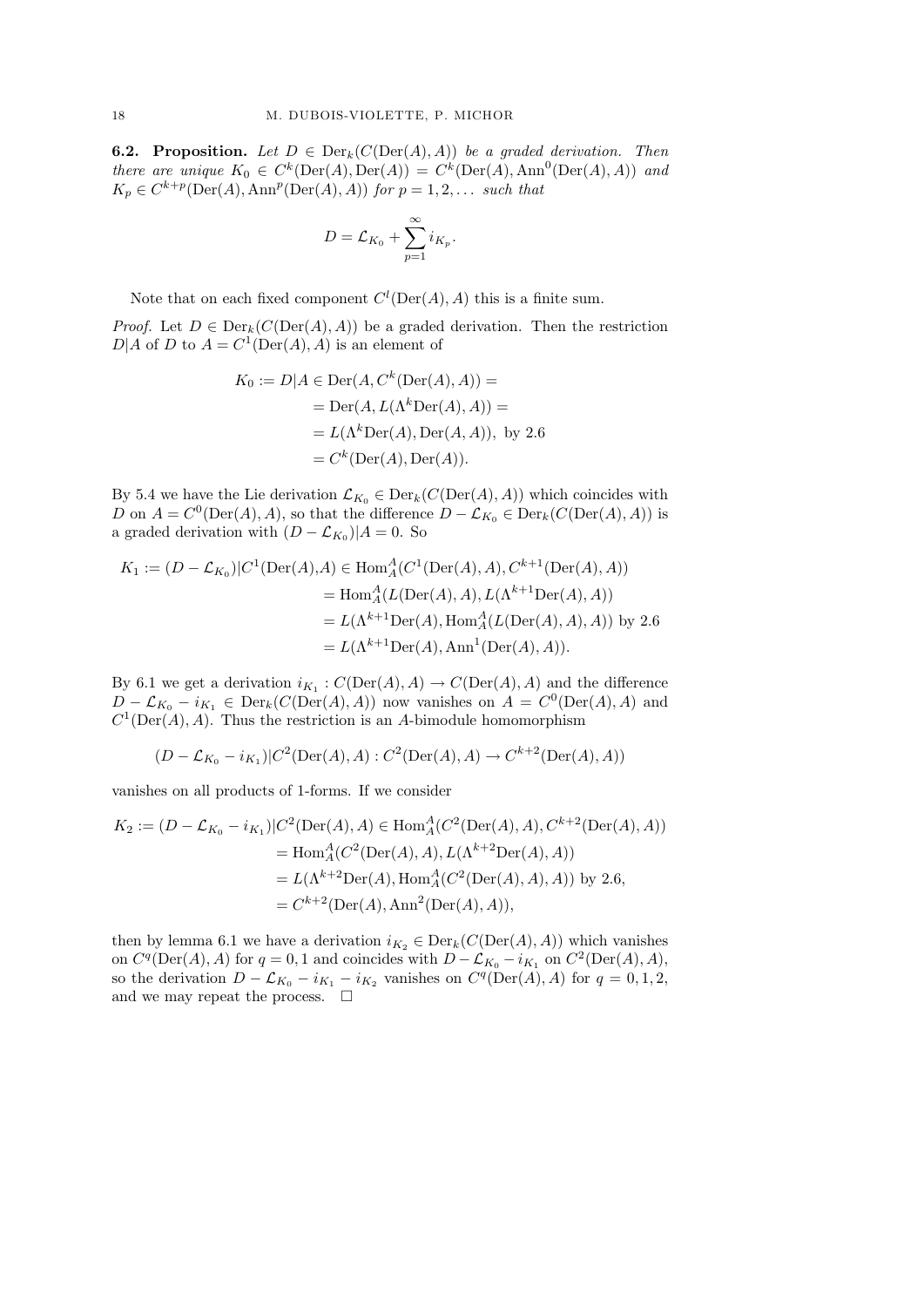**6.3. Remarks.** If we try to expand the graded commutator  $[i_K, i_L]$  using 6.2, the resulting formulas are too complicated to be written down easily: we should invent new notation. We refrain from doing this since we also have no use for it.

For  $K \in C^k(\text{Der}(A), \text{Ann}^1(\text{Der}(A), A))$  we get  $[i_K, d]|A = \mathcal{L}_{\hat{K}}|A$ , where  $\hat{K} \in$  $C^k(\text{Der}(A), \text{Der}(A))$  is given by  $\hat{K}(X_1, \ldots, X_k)(a) = K(X_1, \ldots, X_k)(da)$ . The higher order part in the expansion of  $[i_K, d]$  according to 6.2 does not vanish, and it can be written down in principle.

If we want to classify all derivations in  $Der(C_{Z(A)}(Der(A), A))$  we can just repeat the development in this section, but have to replace  $\text{Ann}^k(\text{Der}(A), A)$  everywhere by the annihilator

$$
\begin{split} \text{Ann}_{Z(A)}^{p}(\text{Der}(A), A) &:= \left(\sum_{0 < i < p} C_{Z(A)}^{i}(\text{Der}(A), A) . C_{Z(A)}^{p-i}(\text{Der}(A), A)\right)^{\bigcirc} \\ &\subseteq \text{Hom}_{A}^{A}(C_{Z(A)}^{p}(\text{Der}(A), A), A), \\ \text{Ann}_{Z(A)}^{1}(\text{Der}(A), A) &= \text{Hom}_{A}^{A}(C_{Z(A)}^{1}(\text{Der}(A), A)), \\ \text{Ann}_{Z(A)}^{0}(\text{Der}(A), A) &= \text{Ann}^{0}(\text{Der}(A), A) = \text{Der}(A). \end{split}
$$

#### 7. Diagonal bimodules

7.1. The differential graded algebra  $\Omega_{\text{Der}}(A)$ . By the universal property of  $(\Omega^*(A), d)$  there is a unique bounded homomorphism of graded differential algebras

$$
A \xrightarrow{d} \Omega^{1}(A) \xrightarrow{d} \Omega^{2}(A) \xrightarrow{d} \cdots
$$
  

$$
\parallel \qquad \qquad \downarrow \zeta_{1} \qquad \qquad \downarrow \zeta_{2}
$$
  

$$
A \xrightarrow{d} C_{Z(A)}^{1}(\text{Der}(A), A) \xrightarrow{d} C_{Z(A)}^{2}(\text{Der}(A), A) \xrightarrow{d} \cdots
$$

which is given by

$$
(\zeta_k \omega)(X_1, \ldots, X_k) = j_{X_k} \ldots j_{X_1} \omega \in \Omega^0(A) = A,
$$

for  $\omega \in \Omega^k(A)$  and  $X_i \in \text{Der}(A)$ . The kernel of  $\zeta$  is the space

$$
F^{1}\Omega^{*}(A) = \bigoplus_{k \geq 0} F^{1}\Omega^{k}(A)
$$
  

$$
F^{1}\Omega^{k}(A) = \{ \omega \in \Omega^{k}(A) : j_{X_{1}} \dots j_{X_{k}}\omega = 0 \text{ for all } X_{i} \in \text{Der}(A) \},
$$

see [6], which is a closed graded differential ideal in  $(\Omega(A), d)$  by a short computation. It is part of an obvious filtration which leads to a spectral sequence, see also [6]. The image of the homomorphism  $\zeta$  is denoted by  $(\Omega_{\mathrm{Der}}^*(A), d)$  and it will be equipped with the quotient structure of a convenient vector space, which is a finer structure than that induced from  $C_{Z(A)}(\text{Der}(A), A)$ .

Note that  $\Omega_{\text{Der}}(A)$  is not functorial in A in general; its convenient structure makes it useful as a source for constructions.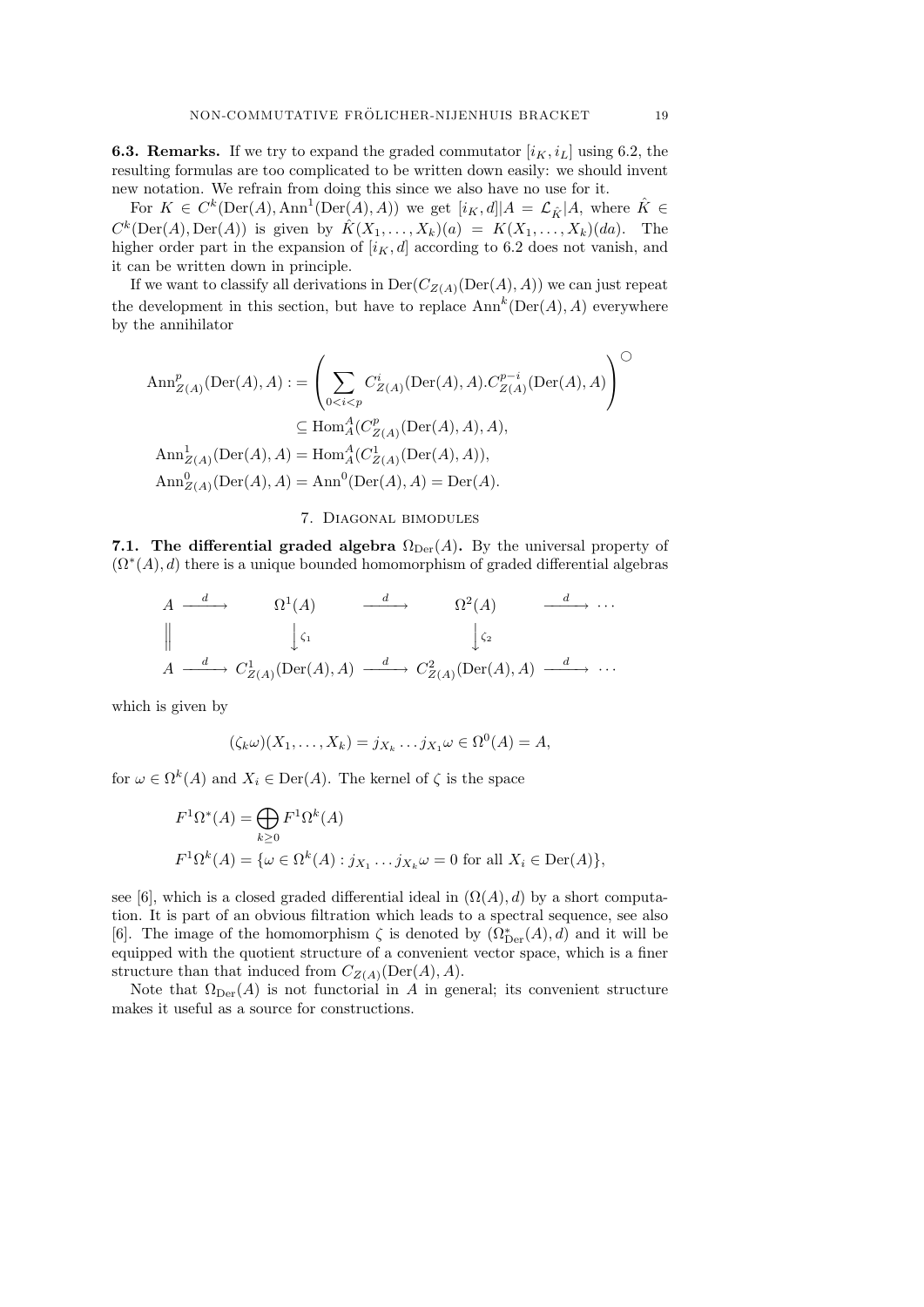**7.2. Derivation based bimodules.** The space  $\Omega_{\text{Der}}^1(A) = \Omega^1(A)/\{\omega \in \Omega^1(A) :$  $j_X\omega = 0$  for all  $X \in \text{Der}(A)$  has the following remainder of the universal property  $3.3(1)$ :

(1) For any bounded derivation  $X : A \rightarrow A$  there is a unique bounded Abimodule homomorphism  $i_X : \Omega^1_{\text{Der}}(A) \to A$  such that  $X = i_X \circ d$ .

We now say that an A-bimodule M is a *derivation-based A-bimodule* if the following property is satisfied:

(2) For any bounded derivation  $D : A \to M$  there is a bounded A-bimodule homomorphism  $i_D : \Omega^1_{\text{Der}}(A) \to M$  such that  $D = i_D \circ d$ . In fact, if  $i_D$ exists it is unique since the image of d generates  $\Omega_{\mathrm{Der}}^1(A)$  as A-bimodule.

By the universal property 3.3.(1) of  $\Omega^1(A)$  condition (2) is equivalent to the following:

(3)  $\text{Hom}_A^A(\Omega^1(A), M) = \text{Hom}_A^A(\Omega^1_{\text{Der}}(A), M).$ 

It is obvious that for an arbitrary index set J the direct product  $A<sup>J</sup>$  with the product A-bimodule structure has property (2), and also each of it's sub A-bimodules. Let us call a diagonal bimodules any A-bimodule which is isomorphic to a submodule of some product  $A<sup>J</sup>$ . So all diagonal bimodules are derivation based. The concept of diagonal bimodules has been announced in [9].

7.3. Proposition. An A-bimodule K is diagonal if and only if the 'A-dual'  $\operatorname{Hom}_A^A(K,A)$  separates points on K. For each A-bimodule M there exists a universal diagonal quotient  $p_M : M \to \text{Diag}(M)$  such that each bimodule homomorphism from M into a diagonal bimodule K factors over  $Diag(M)$ :



Let Bimod be the category of all A-bimodules and let Diag denote the full subcategory of all diagonal A-bimodules, with  $\iota$  : Diag  $\rightarrow$  Bimod the embedding and Diag :  $\underline{\text{Bimod}} \rightarrow$  Diag the functor from above. Then Diag is left adjoint to  $\iota$ , i.e. we have the following natural correspondence:

$$
\text{Hom}_{A}^{A}(\text{Diag}(M), K) \cong \text{Hom}_{A}^{A}(M, \iota K)
$$

Thus the functor Diag respects colimits, whereas  $\iota$  respects limits, and the category Diag is complete: products and submodules of modules in Diag are again in Diag.

*Proof.* The vector space  $\text{Hom}_{A}^{A}(A^{J}, A)$  clearly separates points on  $A^{J}$ , so this is also true for each sub bimodule of  $A<sup>J</sup>$ . For an arbitrary A-bimodule M we consider the following homomorphism of A-bimodules:

$$
M \xrightarrow{p_M} A^{\text{Hom}_A^A(M,A)}, \quad M \ni m \mapsto (\varphi(m))_{\varphi \in \text{Hom}_A^A(M,A)} \in A^{\text{Hom}_A^A(M,A)},
$$

and we denote by  $Diag(M)$  the image of  $p_M$ , a diagonal A-bimodule. If the vector space  $\text{Hom}_{A}^{A}(M, A)$  separates points on M then  $p_M$  is injective and M is diagonal. The kernel of  $p_M$  is given by  $\ker(p_M) = \{m \in M : \varphi(m) = 0 \text{ for all } \varphi \in$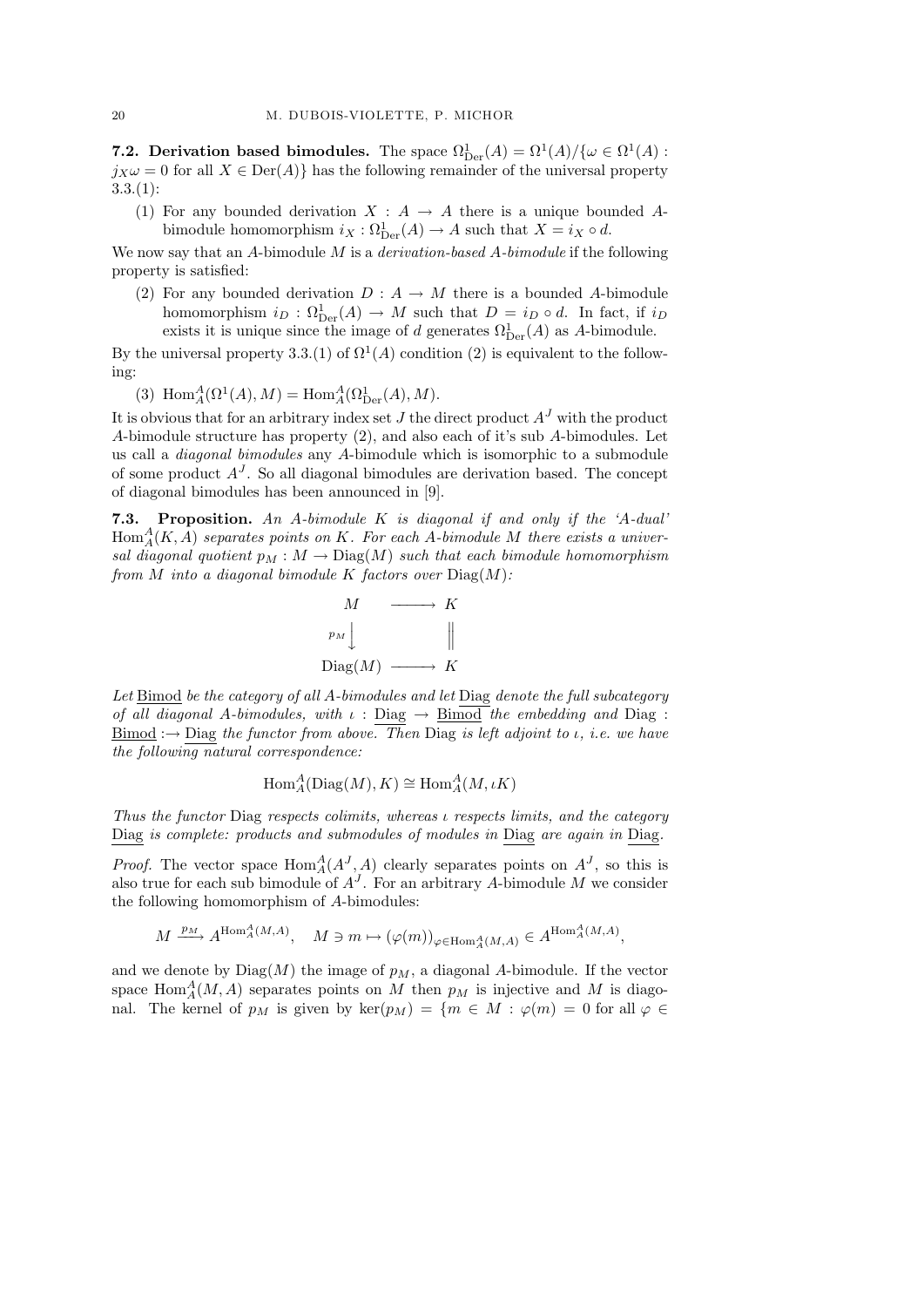$\text{Hom}_{A}^{A}(M, A)$ , and obviously any homomorphism  $M \to K$  into a diagonal Abimodule K vanishes on  $\ker(p_M)$  and thus factors through  $p_M$ .

The remaining statements follow by basic category theory.  $\quad \Box$ 

**7.4. Examples.** We have  $Diag(\Omega^1(A)) = \Omega^1_{\text{Der}}(A)$ , since any homomorphism  $\Omega^1(A) \to A$  corresponds to a derivation  $A \to A$  and thus factors to a homomorphism  $\Omega_{\mathrm{Der}}^1(A) \to A.$ 

Obviously we have Diag(A) = A, but let us consider Diag( $A\tilde{\otimes}A$ ). We have  $\text{Hom}_{A}^{A}(A\tilde{\otimes}A, A) \cong A$  by  $\varphi \mapsto \varphi(1\otimes 1)$ , so ker $(p_{A\tilde{\otimes}A}: A\tilde{\otimes}A \to \text{Diag}(A\tilde{\otimes}A))$  consists of all

(1)  $\sum_{n} a_n \tilde{\otimes} b_n \in A \tilde{\otimes} A$  which satisfy  $\sum_{n} a_n c b_n = 0$  for each  $c \in A$ .

Taking  $c = 1$  in (1) we see that ker( $p_{A \otimes A}$ )  $\subset \Omega^1(A)$ , and for each element in (1) we have

$$
\sum_{n} a_n \tilde{\otimes} b_n = \sum_{n} a_n \, db_n,
$$

$$
i_{\text{ad}(c)} \sum_{n} a_n \, db_n = \sum_{n} a_n (c.b_n - b_n.c) = 0,
$$

so that ker( $p_{A\otimes A}$ ) is the subspace  $\Omega^1(A)_{H-\text{Int}(A)}$  of all elements in  $\Omega^1(A)$  which are horizontal with respect to  $Int(A)$ , see 3.5.

We also see that  $1 \otimes a - a \otimes 1 \in \text{ker}(p_{A \tilde{\otimes} A})$  if and only if  $a \in Z(A)$ , so that  $p_{A \tilde{\otimes} A}$ factors as follows:

(2) 
$$
A \tilde{\otimes} A \to A \tilde{\otimes}_{Z(A)} A \to \text{Diag}(A \tilde{\otimes} A).
$$

Since Diag is a left adjoint functor, it is right exact, and we get the following diagram with exact rows and exact columns:



From this and the factorization  $(2)$  it follows, that for commutative A we have  $Diag(A\tilde{\otimes}A)=A.$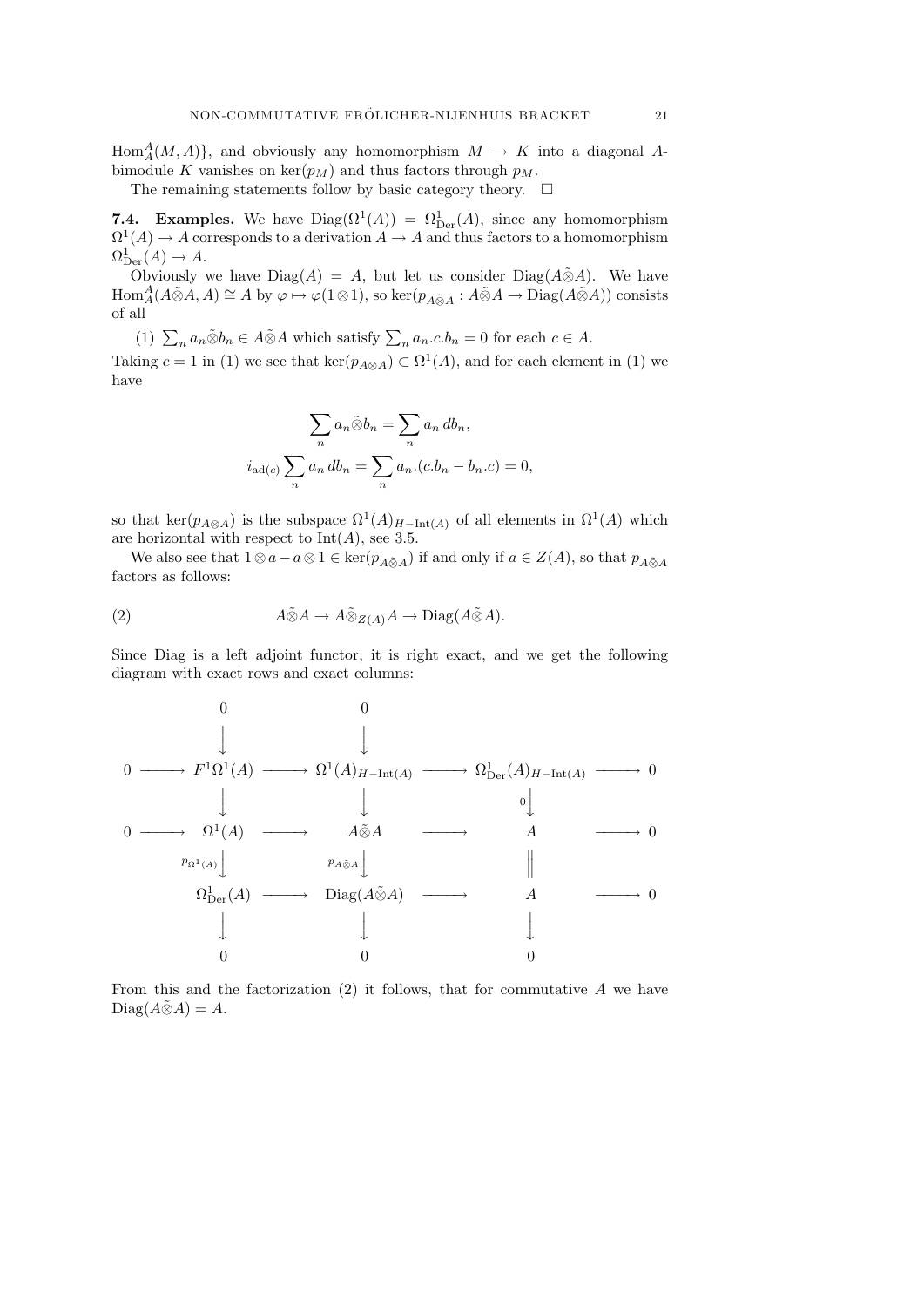**7.5. Lemma.** Over the algebra  $\text{Mat}_N(\mathbb{C})$  of complex  $(N \times N)$ -matrices every bimodule is diagonal.

*Proof.* It is well known that every irreducible left  $\text{Mat}_{N}$ -module is isomorphic to  $\mathbb{C}^N$ , and that every left Mat<sub>N</sub>-module is semisimple. From this by transfinite induction one can show that every left  $\text{Mat}_{N}$ -module L (with its finest locally convex topology) is isomorphic to the direct sum of copies of  $\mathbb{C}^N$ ,  $L \cong \mathbb{C}^N \otimes E$  for a vector space E.

Now let M be a Mat<sub>N</sub>-bimodule. As a left Mat<sub>N</sub>-module we have  $M \cong \mathbb{C}^N \otimes E$ . Take a minimal projection  $p \in Mat_N$ , then  $p.M \cong \mathbb{C}.v \otimes E \cong E$  is a right  $Mat_N$ module. By the argument above, as a right Mat<sub>N</sub>-module we have  $E \cong K \otimes (\mathbb{C}^N)^*$ . Thus

$$
M \cong C^N \otimes K \otimes (\mathbb{C}^N)^* \cong \mathbb{C}^N \otimes (\mathbb{C}^N)^* \otimes K \cong \text{Mat}_N \otimes K \subset \text{Mat}_N K. \quad \Box
$$

## 8. DERIVATIONS ON THE DIFFERENTIAL GRADED ALGEBRA  $\Omega_{\text{Der}}(A)$

8.1. Theorem. Let A be a convenient algebra. Then we have the following bounded canonical mappings, where on the left hand side all mappings are homomorphisms of graded differential algebras

$$
\Omega^*(A) \qquad \operatorname{Der}(A, \Omega^*(A))
$$
\n
$$
\downarrow \varsigma \qquad \qquad \downarrow \varsigma
$$
\n
$$
\Omega^*_{\operatorname{Der}}(A) \qquad \qquad \operatorname{Der}(A, \Omega^*_{\operatorname{Der}}(A))
$$
\n
$$
\subset \downarrow \bar{\varsigma} \qquad \qquad \subset \downarrow \bar{\varsigma}
$$
\n
$$
C_{Z(A)}(\operatorname{Der}(A), A) \qquad \qquad \operatorname{Der}(A, C_{Z(A)}(\operatorname{Der}(A), A)) \qquad \qquad \subset \downarrow
$$
\n
$$
C(\operatorname{Der}(A), A) \qquad \qquad \operatorname{Der}(A, C(\operatorname{Der}(A), A)) \qquad \qquad \subset \qquad \qquad C(\operatorname{Der}(A), \operatorname{Der}(A))
$$

Then for every element  $K$  of degree k in one of the right hand spaces there is a canonical graded derivation i<sub>K</sub> (resp. j<sub>K</sub>) of degree  $k-1$  on the corresponding left hand space which vanishes in degree 0; this corresponds to the graded Lie bracket  $\lceil$  ,  $\rceil^{\wedge}$  on the right hand spaces. There is also the corresponding Lie derivation  $\mathcal{L}_K$  of degree k on the left hand space, which leads to the Frölicher-Nijenhuis bracket  $\lceil \quad, \quad \rceil$  on the right hand space. The vertical arrows intertwine all these derivations and the right hand ones are homomorphisms for all brackets mentioned.

The proof of this theorem will fill the rest of this section 8.

**8.2.** Let  $D \in \text{Der}_k(\Omega_{\text{Der}}^*(A))$  be a derivation which vanishes on  $A = \Omega_{\text{Der}}^0(A)$ . Then by setting  $K := (D|\Omega_{\text{Der}}^1(A)) \circ d \in \text{Der}(A, \Omega_{\text{Der}}^{k+1}(A))$  we have

(1) 
$$
D(\omega_0 \dots \omega_l) = \sum (-1)^{ik} (\omega_0) \dots D(\omega_i) \dots (\omega_l),
$$

so D is uniquely determined by  $D\vert \Omega_{\mathrm{Der}}^1(A)$ , thus by K.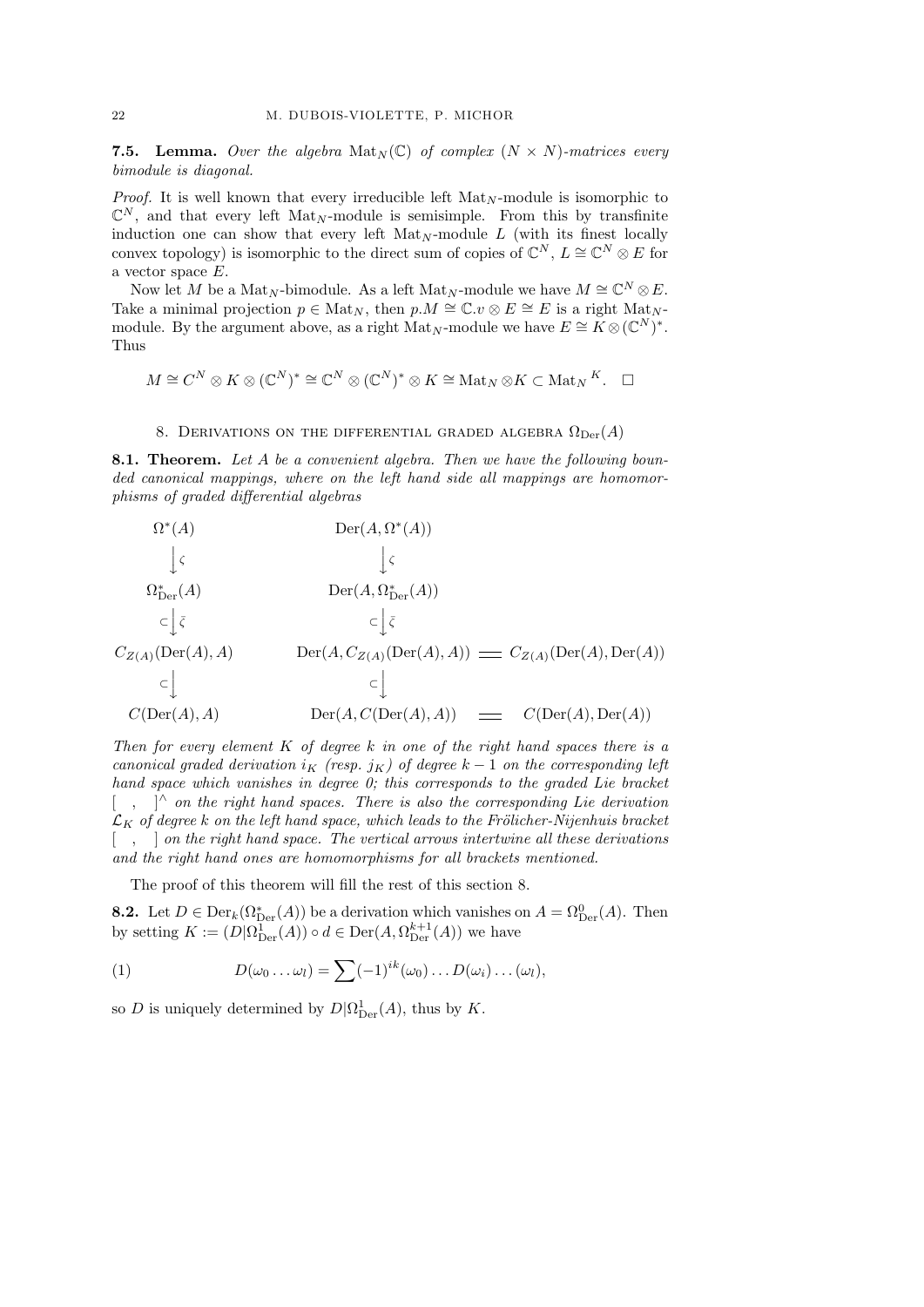Conversely, let  $K \in \text{Der}(A, \Omega_{\text{Der}}^{k+1}(A))$  and consider the corresponding homomorphism  $\tilde{j}_K \in \text{Hom}_A^A(\Omega^1(A), \Omega_{\text{Der}}^{k+1}(A))$  with  $\tilde{j}_K \circ d = K$ . We extend it to  $\tilde{j}_K$ :  $\Omega^*(A) \to \Omega^{*+k}_{\text{Der}}(A)$  by the right hand side of the universal analog of (1), i.e.

(2) 
$$
\tilde{j}_K(\omega_0 \otimes_A \cdots \otimes_A \omega_l) = \sum (-1)^{ik} \zeta(\omega_0) \cdots \tilde{j}_K(\omega_i) \cdots \zeta(\omega_l)
$$

Then  $\tilde{j}_K$  is a graded derivation of degree k along  $\zeta$ . We are going to show that  $\tilde{j}_K$ factors to  $\Omega^*_{\mathrm{Der}}(A)$ , but we need some preparation.

**8.3.** For  $X \in \text{Der}(A) \cong \text{Hom}_{A}^{A}(\Omega^{1}(A), A) \cong \text{Hom}_{A}^{A}(\Omega^{1}_{\text{Der}}(A), A)$  we clearly have the following factorization:

$$
\Omega^*(A) \longrightarrow \Omega^{*-1}(A)
$$
  
\n
$$
\zeta \downarrow \qquad \qquad \zeta \downarrow
$$
  
\n
$$
\Omega^*_{\text{Der}}(A) \longrightarrow \Omega^{*-1}(A)
$$
  
\n
$$
\downarrow \qquad \qquad \Omega^*_{\text{Der}}(A)
$$
  
\n
$$
C^*_{Z(A)}(\text{Der}(A), A) \longrightarrow C^{*-1}_{Z(A)}(\text{Der}(A), A)
$$

For  $K \in \text{Der}(A, \Omega_{\text{Der}}^{k+1}(A))$  let us consider the 'graded commutator'

$$
i_X \tilde{j}_K - (-1)^k \tilde{j}_K j_X : \Omega^*(A) \to \Omega_{\text{Der}}^{*,k}(A)
$$

It is still a graded derivation along  $\zeta$ , and by applying 8.2 we see that

$$
i_X \tilde{j}_K - (-1)^k \tilde{j}_K j_X = \tilde{j}_{[X,K]^\Delta}
$$
  
for  $[X, K]^\Delta \in \text{Der}(A, \Omega_{\text{Der}}^{k+1}(A)),$   

$$
[X, K]^\Delta(\omega) = i_X K(\omega) - (-1)^k \tilde{j}_K(j_X \omega) = (i_X \circ K)(\omega).
$$

**8.4. Lemma.** For  $K \in \text{Der}(A, \Omega_{\text{Der}}^{k+1}(A))$  we have  $\tilde{j}_K(F^1(\Omega^l(A))) = 0$  for all l.

*Proof.* We do induction on  $l + k$ . For  $l = 0$  we have  $F^1(A) = 0$ , so the assertion holds. If  $k = -1$  then  $K = X \in Der(A)$  and we have  $\tilde{j}_X(F^1(\Omega^l(A))) =$  $\zeta(j_X(F^1(\Omega^l(A)))) \subset \zeta(F^1(\Omega^l(A))) = 0.$ 

Now for the induction step we take  $\varphi \in F^1(\Omega^l(A))$ , so that  $j_{X_1} \dots j_{X_l} \varphi = 0$  for all  $X_i \in \text{Der}(A)$ . From 8.3 we get

$$
i_X \tilde{j}_K \varphi = (-1)^k \tilde{j}_K(j_X \varphi) + \tilde{j}_{i_X \circ K} \varphi = 0,
$$

by induction: the first summand vanishes since  $j_X \varphi \in F^1 \Omega^{l-1}(A)$ , and the second summand vanishes since  $i_X \circ K \in \text{Der}(A, \Omega_{\text{Der}}^k(A))$ .  $\Box$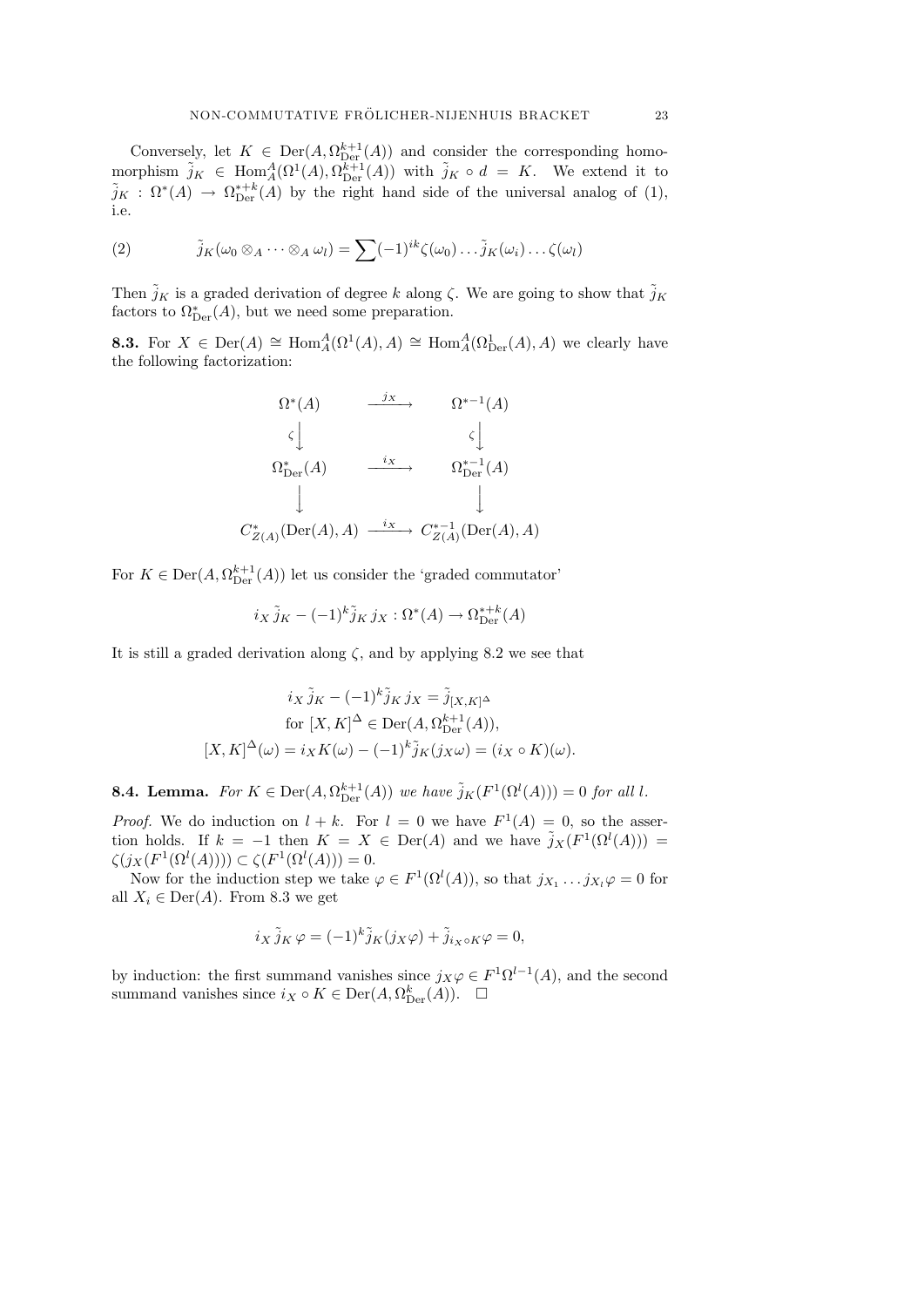**8.5. Corollary.** For each k the A-bimodule  $\Omega_{\text{Der}}^k(A)$  is a derivation based bimodule.

Proof. By the universal property 3.3.(1) and from 8.4 we get

$$
\operatorname{Der}(A, \Omega_{\operatorname{Der}}^k(A)) \cong \operatorname{Hom}^A_A(\Omega^1(A), \Omega_{\operatorname{Der}}^k(A)) \xleftarrow{\zeta^*} \operatorname{Hom}^A_A(\Omega_{\operatorname{Der}}^1(A), \Omega_{\operatorname{Der}}^k(A)). \quad \Box
$$

This result also follows from the fact that  $\Omega_{\mathrm{Der}}^k(A)$  is a sub A-bimodule of a direct product  $A<sup>J</sup>$ , i.e. a diagonal bimodule, see the last remark in 7.2. By the same reason the bimodules  $C^k(\text{Der}(A), A)$  and  $C^k_{Z(A)}(\text{Der}(A), A)$  are also diagonal bimodules, thus derivation based A-bimodules.

**8.6. Insertion operators.** For any  $K \in \text{Der}(A, \Omega_{\text{Der}}^{k+1}(A))$  we may now define the insertion operator  $i_K \in \text{Der}(\Omega^*_{\text{Der}}(A))$  by the following factorization which is due to lemma 8.4:

$$
\Omega^*(A) \xrightarrow{\tilde{j}_K} \Omega_{\text{Der}}^{*+k}(A)
$$
  

$$
\zeta \downarrow \qquad \qquad \parallel
$$
  

$$
\Omega_{\text{Der}}^*(A) \xrightarrow{i_K} \Omega_{\text{Der}}^{*+k}(A)
$$

From 8.2 we may now conclude that any derivation  $D \in \text{Der}(\Omega^*_{\text{Der}}(A))$  with  $D|A = 0$ is of the form  $i_K$  for a unique  $K \in \text{Der}(A, \Omega_{\text{Der}}^{k+1}(A)).$ 

For  $K, L \in \text{Der}(A, \Omega^*_{\text{Der}}(A))$  of degree  $k+1$  and  $l+1$ , respectively, we have

$$
[i_K, i_L] = i_K i_L - (-1)^{kl} i_L i_K = i_{[K,L]^\wedge}, \text{ where}
$$
  

$$
[K, L]^\wedge = i_K \circ L - (-1)^{kl} i_L \circ K : \Omega^1(A) \to \Omega_{\text{Der}}^{k+l+1}(A)
$$

**8.7.** Lie derivations. For  $K \in \text{Der}(A, \Omega_{\text{Der}}^k(A))$  we define the Lie derivation along  $K$  by

$$
\mathcal{L}_K = [i_K, d] = i_K d - (-1)^{k-1} d i_K \in \text{Der}_k(\Omega^*_{\text{Der}}(A)).
$$

Similar as in 4.3 one sees that  $\mathcal{L}_{Id} = d$ .

**8.8. Proposition.** For any graded derivation  $D \in \text{Der}_k(\Omega_{\text{Der}}^*(A))$  there are unique  $K \in \text{Der}(A, \Omega_{\text{Der}}^k(A))$  and  $L \in \text{Der}(A, \Omega_{\text{Der}}^{k+1}(A))$  such that

$$
D = \mathcal{L}_K + i_L.
$$

We have  $L = 0$  if and only if  $[D, d] = 0$ ; and  $K = 0$  if and only if  $D|A = 0$ .

*Proof.*  $D|A: A = \Omega_{\text{Der}}^0(A) \to \Omega_{\text{Der}}^k(A)$  is a derivation with values in the derivation based A-bimodule  $\Omega_{\text{Der}}^k(A)$  (7.2), so by the universal property 3.3.(1) and by 8.5 there is a unique  $K \in \text{Der}(A, \Omega_{\text{Der}}^k(A))$  with  $D|A = K$ . But then  $(D - \mathcal{L}_K)|A = 0$ , so by 8.6 we have  $D - \mathcal{L}_K = i_L$  for a unique  $L \in \text{Der}(A, \Omega_{\text{Der}}^{k+1}(A))$ .  $\Box$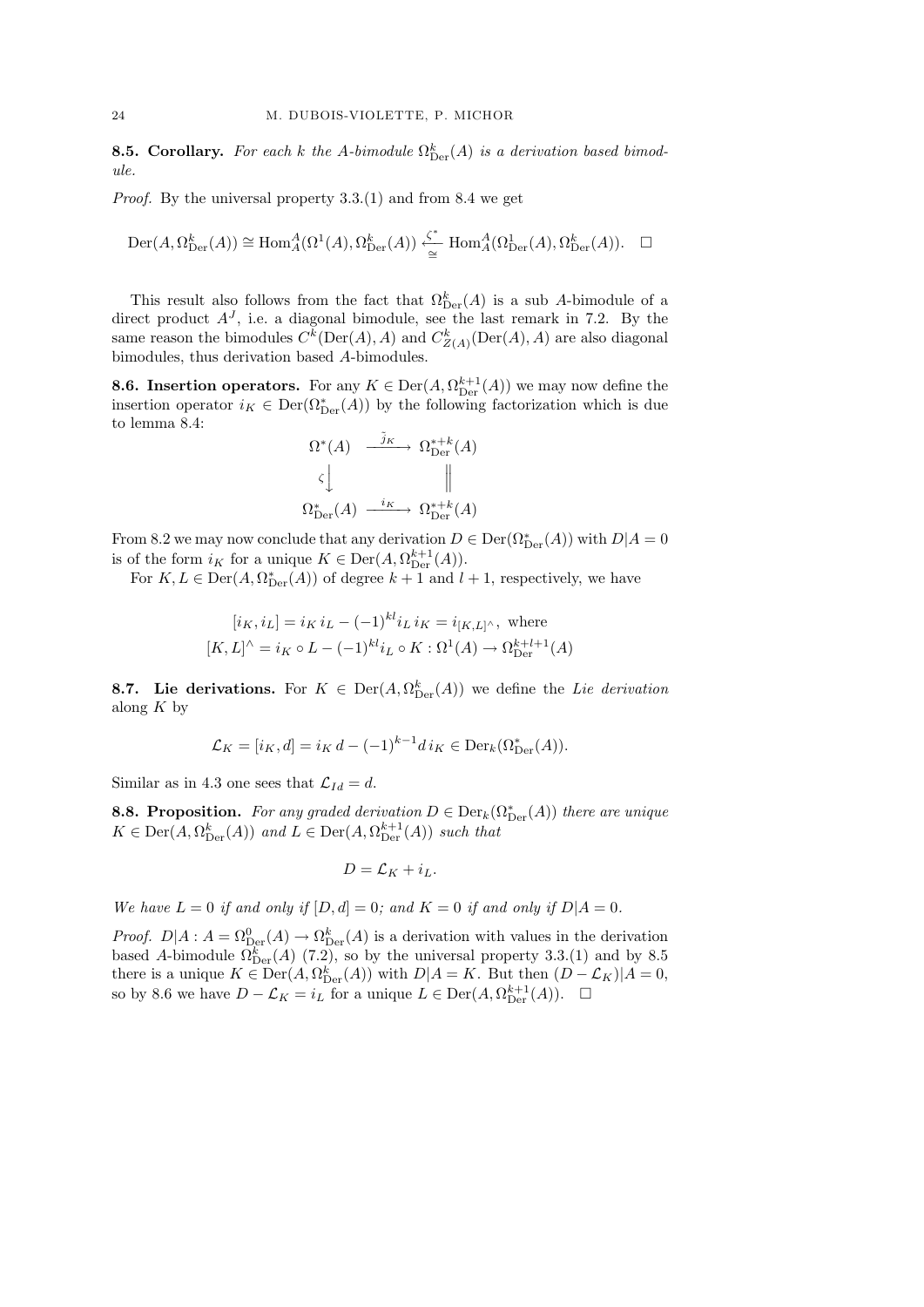**8.9.** The Frölicher-Nijenhuis bracket. For  $K \in \text{Der}(A, \Omega_{\text{Der}}^k(A))$  and  $L \in$  $Der(A, \Omega^l_{\text{Der}}(A))$  the graded commutator of the Lie derivations  $[\mathcal{L}_K, \mathcal{L}_L]$  commutes with d, so by 8.8 we have  $[\mathcal{L}_K, \mathcal{L}_L] = \mathcal{L}_{[K,L]}$  for unique  $[K, L] \in \text{Der}(A, \Omega_{\text{Der}}^{k+l}(A)).$ We may conclude that this bracket  $[\quad, \quad]$  defines a graded Lie algebra structure on  $\mathrm{Der}(A, \Omega^*_{\mathrm{Der}}(A)),$  because the mapping  $\mathcal L$  is injective. This bracket is called the Frölicher-Nijenhuis bracket.

**8.10.** For  $K \in \text{Der}(A, \Omega_{\text{Der}}^k(A))$  we define  $\zeta K \in C^k_{Z(A)}(\text{Der}(A), \text{Der}(A))$  by

$$
\zeta K(X_1,\ldots,X_k) := i_{X_k} \circ \ldots \circ i_{X_1} \circ K : A \to A
$$

If we denote for the moment by  $\bar{\zeta}: \Omega^*_{\mathrm{Der}}(A) \to C^*_{Z(A)}(\mathrm{Der}(A), A)$  the embedding of graded differential algebras, then we have

$$
\overline{\zeta} \circ i_K = i_{\zeta K} \circ \overline{\zeta} : \Omega^*_{\text{Der}}(A) \to C^{*+k-1}_{Z(A)}(\text{Der}(A), A),
$$

So the elements  $L \in C^k_{Z(A)}(\text{Der}(A), \text{Der}(A))$  for which  $i_L$  maps the graded subalgebra  $\Omega_{\text{Der}}^*(A)$  into itself are precisely those of the form  $L = \zeta K$  for some  $K \in \text{Der}(A, \Omega_{\text{Der}}^k(A)).$ 

8.11. Proposition. The injective bounded linear mapping

 $\zeta : \mathrm{Der}(A, \Omega^*_{\mathrm{Der}}(A)) \to C^*_{Z(A)}(\mathrm{Der}(A), \mathrm{Der}(A))$ 

is a homomorphism for both brackets  $\begin{bmatrix} , & \end{bmatrix}$  and  $\begin{bmatrix} , & \end{bmatrix}$ . If we denote for the moment also by  $\overline{\zeta} : \Omega_{\mathrm{Der}}^*(A) \to C_{Z(A)}^*(\mathrm{Der}(A), A)$  the embedding of graded differential algebras, then we have

$$
\bar{\zeta} \circ i_K = i_{\zeta K} \circ \bar{\zeta}, \quad \bar{\zeta} \circ \mathcal{L}_K = \mathcal{L}_{\zeta K} \circ \bar{\zeta} : \Omega^*_{\text{Der}}(A) \to C^*_{Z(A)}(\text{Der}(A), A),
$$

so all the formulas from section 5 continue to hold on  $\mathrm{Der}(A, \Omega_{\mathrm{Der}}^*(A)).$ 

*Proof.* This is obvious from the considerations above.  $\Box$ 

**8.12.** For  $K \in \text{Der}(A, \Omega^k(A))$  we consider  $\zeta_k \circ K \in \text{Der}(A, C^k_{Z(A)}(\text{Der}(A), A)),$  and the corresponding element

$$
\zeta_k(K) \in C_{Z(A)}(\mathrm{Der}(A),\mathrm{Der}(A)) \cong \mathrm{Der}(A,C^k_{Z(A)}(\mathrm{Der}(A),A))
$$

then we have:

**Lemma.** For  $\omega \in \Omega^q(A)$  and  $K \in \text{Der}(A, \Omega^k(A))$  we have (1)  $i_{\zeta_k(K)}(\zeta_q \omega) = \zeta_{q+k-1}(j_K \omega).$ 

Proof. Both sides,

$$
i_{\zeta_k(K)} \circ \zeta, \zeta \circ j_K : \Omega^*(A) \to C^{*+k-1}_{Z(A)}(\mathrm{Der}(A), A),
$$

are derivations over  $\zeta : \Omega(A) \to C_{Z(A)}(\text{Der}(A), A)$ , a homomorphism of graded differential algebras, and both vanish on  $A = \Omega^0(A)$ , thus it remains to show that they are equal on  $\Omega^1(M)$ . But for  $\omega \in \Omega^1(A)$  we have by 5.1.(1)

$$
(i_{\zeta_k(K)}(\zeta_1\omega))(X_1,\ldots,X_k) = (\zeta_1\omega)(\zeta_k K(X_1,\ldots,X_k))
$$
  
\n
$$
= j_{(\zeta_k K(X_1,\ldots,X_k))}\omega
$$
  
\n
$$
= j_{(j_{X_k}\ldots j_{X_1}K)}\omega
$$
  
\n
$$
= j_{X_k}\ldots j_{X_1}j_K\omega
$$
  
\n
$$
= \zeta_k(j_K\omega)(X_1,\ldots,X_k) \qquad \Box
$$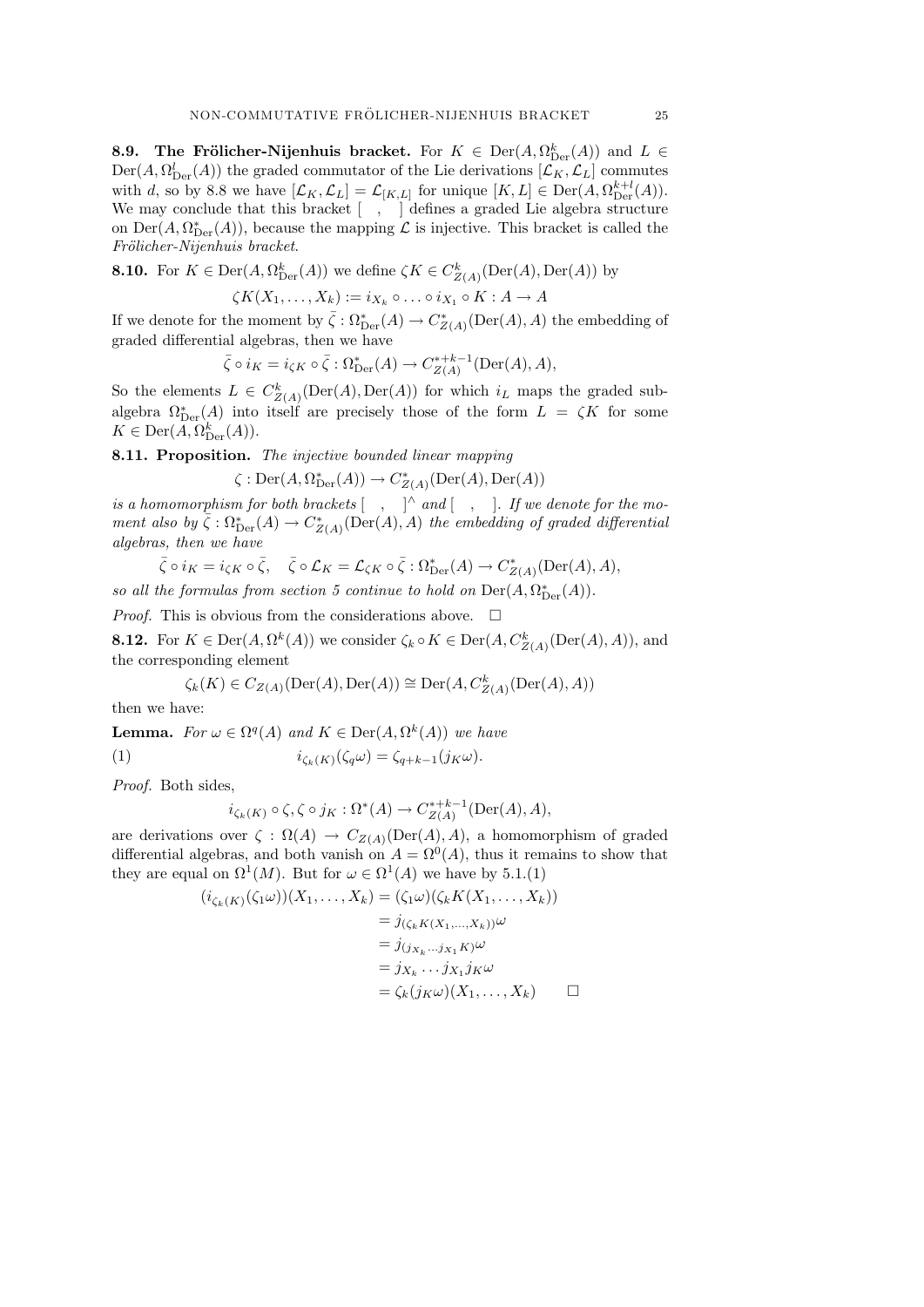**8.13. Corollary.** For  $K, L \in \text{Der}(A, \Omega(A))$  and  $\omega \in \Omega(A)$  we have:

- (1)  $\zeta([K,L]^{\Delta}) = [\zeta(K), \zeta(L)]^{\wedge}$  for the algebraic brackets.
- (2)  $\zeta \mathcal{L}_K \omega = \mathcal{L}_{\zeta(K)} \zeta \omega$  for the Lie derivations.
- (3)  $\zeta([K,L]) = [\zeta(K), \zeta(L)]$  for the Frölicher-Nijenhuis brackets.

## 9. THE DIFFERENTIAL GRADED ALGEBRA  $\Omega_{\text{Out}}(A)$

**9.1.** The differential graded algebra  $\Omega_{\text{Out}}(A)$  is the subspace of all forms  $\omega \in \Omega_{\text{Der}}(A)$  which are basic with respect to all inner derivations of A. In more detail: For  $a \in A$  let  $ad(a) : A \to A$  be given by  $ad(a)b = [a, b] = ab - ba$ . Then the space Int(A) of all these *inner derivations* ad(a) for  $a \in A$  is an ideal in Der(A), and the quotient  $\text{Out}(A) = \text{Der}(A)/\text{Int}(A)$  is called the Lie algebra of outer derivations. Then we define  $\Omega_{\text{Out}}^k(A)$  to be the set of all  $\omega \in \Omega_{\text{Der}}^k(A)$  which satisfy  $i_{\text{ad}(a)}\omega = 0$ and  $\mathcal{L}_{\text{ad}(a)}\omega = 0$  for all  $a \in A$ . It is easily seen to be a differential graded subalgebra.

**9.2. Lemma.** The homomorphism  $\zeta : \Omega_{\text{Der}}(A) \to C_{Z(A)}(\text{Der}(A), A)$  is part of the following commutative diagram

$$
\begin{array}{ccc}\n\Omega_{\text{Der}}(A) & \xrightarrow{\zeta} & C_{Z(A)}(\text{Der}(A), A) & \xrightarrow{\qquad} & C(\text{Der}(A), A) \\
\uparrow & & \uparrow & \uparrow & \uparrow \\
\Omega_{\text{Out}}(A) & \xrightarrow{\zeta} & C_{Z(A)}(\text{Out}(A), Z(A)) & \xrightarrow{\qquad} & C(\text{Out}(A), Z(A))\n\end{array}
$$

where in the lower row we have the graded differential subalgebras of those element which are basic with respect to all inner derivations of A.

Proof. Clearly the homomorphisms in the upper row of the diagram map elements which are basic with respect to all inner derivations to themselves. It just remains to check that in  $C_{Z(A)}(\text{Der}(A), A)$  and in  $C(\text{Der}(A), A)$  these elements form the sets  $C_{Z(A)}(\text{Out}(A), Z(A))$  and  $C(\text{Out}(A), Z(A))$ , respectively. Let  $\omega \in C_{Z(A)}(\text{Der}(A), A)$  or  $C(\text{Der}(A), A)$  be basic. Since  $i_{ad(a)}\omega = 0$  for all  $a \in A$ , the skew symmetric multilinear mapping  $\zeta(\omega) : Der(A)^l \to A$  factors to  $Out(A) \to A$ . By formula 5.5 we have

$$
0 = (\mathcal{L}_{\text{ad}(a)}\omega)(X_1, \dots, X_l)
$$
  
= ad(a)(\omega(X\_1, \dots, X\_l) - \sum \omega(X\_1, \dots, [\text{ad}(a), X\_i], \dots, X\_l)  
= ad(a)(\omega(X\_1, \dots, X\_l) - 0

for all  $a \in A$ , since  $[\text{ad}(a), X_i] \in \text{Int}(A)$ . But this means that  $\omega$  has values in  $Z(A)$ .  $\square$ 

**9.3. Proposition.** The graded differential algebra  $(C_{Z(A)}(\text{Out}(A), Z(A)), d)$  is Morita invariant.

*Proof.*  $Z(A) = HH^0(A;A)$  and  $Out(A) = HH^1(A;A)$ , where  $HH^*(A;A)$  is the Hochschild cohomology of A with values in A, and also the action of  $Out(A)$  on  $Z(A)$  is described via Hochschild cohomology. Since Hochschild cohomology is Morita invariant, the result follows.  $\Box$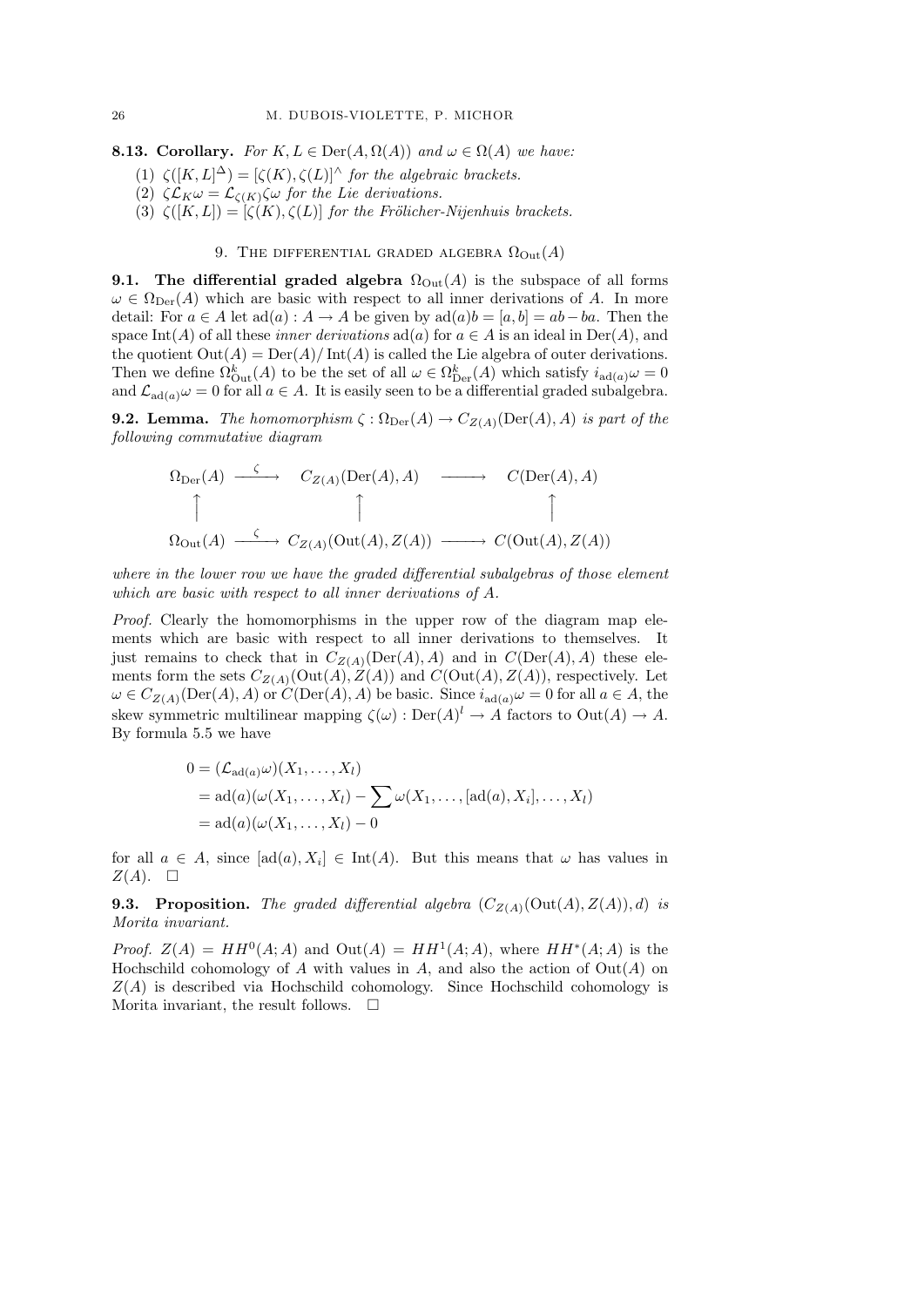#### **REFERENCES**

- [1] Cap, Andreas; Kriegl, Andreas; Michor, Peter W.; Vanžura, Jiři, The Frölicher-Nijenhuis bracket in non commutative differential geometry, Acta Math. Univ. Comenianae 62 (1993), 17–49, http://www.emis.de.
- [2] Cartan, H., Notions d'algèbre differentielle; application aux groupes de Lie et aux variétés où opère un groupe de Lie, Colloque de Topologie, C.B.R.M., Bruxelles, 1950, pp. 15–27.
- [3] Cartan, H., La transgression dans un groupe de Lie et dans un espace fibré principal, Colloque de Topologie, C.B.R.M., Bruxelles, 1950, pp. 57–71.
- [4] Connes, Alain, Non commutative differential geometry, Publ. Math. I.H.E.S. 62 (1985), 257– 360.
- [5] De Wilde, M.; Lecomte, P. B. A., Formal deformations of the Poisson Lie algebra of a symplectic manifold and star-products. Existence, equivalence, derivations, Deformation theory of algebras and structures and applications, (M. Hazewinkel, M. Gerstenhaber, eds.), Kluwer Acad. Publ., Dordrecht, 1988, pp. 897–960.
- [6] Dubois-Violette, Michel, *Dérivations et calcul différentiel non-commutatif*, C.R. Acad. Sci. Paris, Série I 307 (1988), 403-408.
- [7] Dubois-Violette, Michel, Non-commutative differential geometry, quantum mechanics and gauge theory, Differential Geometric Methods in Theoretical Physics, Proceedings Rapallo, 1990 (C. Bartocci, U. Bruzzo, R. Cianci, eds.), Lecture Notes in Physics 375, Springer-Verlag, Berlin, Heibelberg, New York, 1991.
- [8] Dubois-Violette, M.; Kerner, R.; Madore, J., Non-commutative differential geometry of matrix algebras, J. Math. Phys. 31 (1990), 316.
- [9] Dubois-Violette, Michel; Michor, Peter W., Dérivations et calcul différentiel non commutatif. II, Comptes Rendues Acad. Sci. Paris 319, Série I (1994), 927-931.
- [10] Frölicher, Alfred; Kriegl, Andreas, *Linear spaces and differentiation theory*, Pure and Applied Mathematics, J. Wiley, Chichester, 1988.
- [11] Gerstenhaber, M., On the deformation of rings and algebras, Ann. of Math. (2) 57 (1953), 591-603.
- [12] Gerstenhaber, M.; Schack, S. D., Algebraic cohomology and deformation theory, Deformation theory of algebras and structures and applications (M. Hazewinkel, M. Gerstenhaber, eds.), Kluwer Academic Publishers, Dordrecht, 1988, pp. 11–264.
- [13] Karoubi, Max, Homologie cyclique des groupes et algébres, C. R. Acad. Sci. Paris 297 (1983), 381–384.
- [14] Karoubi, Max, Homologie cyclique et K-théorie, Asterisque 149, Société Mathématique de France, 1987.
- [15] Koszul, J. L., Fibre bundles and differential geometry, Tata Institute of Fundamental Research, Bombay, 1960.
- [16] Kriegl, Andreas; Michor, Peter W., A convenient setting for real analytic mappings, Acta Mathematica 165 (1990), 105–159.
- [17] Kriegl, A.; Michor, P. W., Aspects of the theory of infinite dimensional manifolds, Differential Geometry and Applications 1 (1991), 159–176.
- [18] Kriegl, A.; Michor, P. W., Foundations of Global Analysis, A book in preparation.
- [19] Lecomte, P.; Michor, P.; Schicketanz, H., The multigraded Nijenhuis Richardson Algebra, its universal property and application, J. Pure Applied Algebra 77 (1992), 87–102.
- [20] Michor, P. W., Knit products of graded Lie algebras and groups, Proceedings of the Winter School on Geometry and Physics, Srni 1989, Suppl. Rendiconti Circolo Matematico di Palermo, Ser. II 22 (1989), 171–175.
- [21] Nijenhuis, A., On a class of common properties of some different types of algebras I, II, Nieuw Archief voor Wiskunde (3) 17 (1969), 17–46, 87–108.
- [22] Nijenhuis, A.; Richardson, R., Cohomology and deformations in graded Lie algebras, Bull. AMS 72 (1966), 1–29.
- [23] Nijenhuis, A.; Richardson, R., *Deformation of Lie algebra structures*, J. Math. Mech. 17 (1967), 89–105.

M. DUBOIS-VIOLETTE: LABORATOIRE DE PHYSIQUE THÉORIQUE ET HAUTES ENERGIES, UNIversité Paris XI, Bâtiment 211, F-91405 Orsay Cedex, France